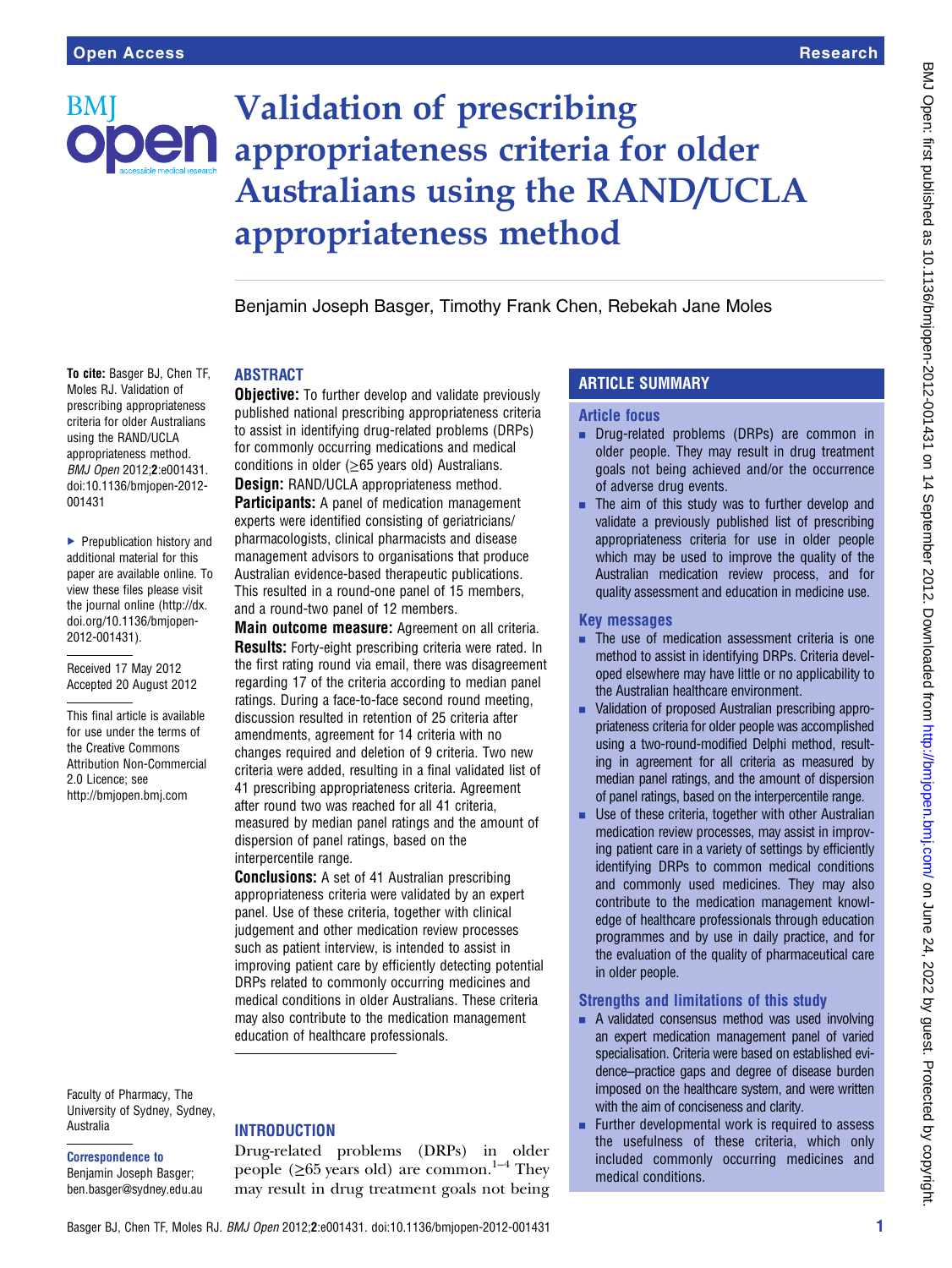achieved and/or disproportionately high numbers of serious adverse medication events due to polypharmacy.<sup>5-7</sup> DRPs can occur for many reasons such as undertreatment, inadequate monitoring of medicines, poor medicine or dose selection, duplication of medicines or factors to do with the way the patient uses the medicine.<sup>2</sup> <sup>3 8–12</sup> Methods to identify and reduce DRPs include healthcare professional-directed educational interventions,<sup>13</sup> comprehensive geriatric assessment,<sup>14</sup> discontinuation of multiple medications, $15 \tcdot 16$  electronic health record clinical decision support targeted towards certain diseases or drugs, $17 \text{ } 18$  and the use of medication assessment criteria, which usually consist of explicit (ie, criterion-based rather than implicit or judgement-based) lists of prescribing recommendations for various drugs and/or disease states.13 19–<sup>22</sup>

In Australia, identification and resolution of DRPs are intended to be considered when patients are interviewed by an accredited pharmacist as part of the Home Medicines Review programme.23 This programme aims to provide the sophistication lacking in the application of explicit measures alone, as it takes into account other issues such as the patients history and personal preferences, and is targeted towards patients who may be (among other reasons) currently taking  $\geq$ 5 regular medicines, attending a number of different doctors, or have recently been discharged from hospital.<sup>24</sup>

In 2008, we proposed a list of 48 prescribing appropriateness criteria (45 explicit and three implicit) aimed at improving detection of DRPs as part of the Australian medication review process.25 These criteria were intended to be applied alongside the patient interview in order to prompt appropriate history taking, particularly with respect to commonly occurring medical conditions and medicines. Similar criteria derived outside Australia have been found to have application in a variety of settings and for a variety of uses, such as in the training of healthcare professionals and in the evaluation of the quality of healthcare.<sup>19 26–29</sup> Our criteria were based on the most frequent medicines prescribed to Australians, and the most frequent medical conditions for which older Australians  $(≥65$  years old) consult medical practitioners. Australian medication and disease state resources and guidelines were used to provide content validity.25 However, unlike our criteria, other prescribing criteria or tools have combined evidence with expert opinion to provide face validity.

The aim of this study was to further develop our list of criteria, supplementing it with recommendations for comorbidity and the oldest old where possible, and adding new criteria where necessary through expert consensus. In older patients, the importance of traditional outcomes, such as discrete clinical events or mortality, may be secondary to maintaining physical or cognitive function or relief of symptoms.<sup>30</sup> Because of this, optimal care requires clinical decision support tools that consider issues such as patient preferences, frailty, cost and comordidities.31 Additionally, few criteria target the

oldest old $32$  (generally regarded as people older than 85 years), where evidence may be poor, and preventive interventions may be encouraged in patients who have already exceeded an average lifespan.<sup>33</sup> <sup>34</sup>

To further develop and validate our criteria list, we identified a panel of medication management experts, and chose the RAND/UCLA appropriateness method, which has been described as the best method for systematically combining recommendations from clinical guidelines, with the opinion of healthcare providers.<sup>35</sup>

#### METHODS

#### **Ethics**

Ethics approval was obtained from the Human Research Ethics Committee of the University of Sydney.

#### Criteria development

In 2008, we identified the 50 highest-volume Australian Pharmaceutical Benefits Scheme (PBS) medicines prescribed, and the 40 most common reasons for older Australians to seek or receive healthcare. Healthcare information was obtained using the BEACH (Bettering The Evaluation and Care of Health) programme, which continuously collects information about the clinical activities in general practice in Australia.<sup>36</sup> We then used Australian medication information sources to identify both optimal and inappropriate medication management of these common conditions.<sup>25</sup> In Australia, medication availability and use are largely determined by the PBS.<sup>37</sup> In October 2011, commonly used medications and medical conditions were checked and updated using the BEACH programme to ensure that criteria content was current. Changes in evidence, product information, Australian consensus documents, evidencebased publication recommendations or clinical practice guidelines relating to our criteria were noted for evaluation by an expert medication management panel. The criteria were designed to provide guidance on the process of care wherever it occurred—community, hospital, residential home, care home or nursing home. Major considerations in their development were likely accessibility of data from the patient, their medical notes and/or their healthcare professional(s), conciseness and clarity of wording, and provision of a practical number of criteria. Most were explicit to enable consistent application, with additional notes provided for interpretation where necessary. They were written as a statement of the kind of medication management that should or should not occur, to simplify comprehension and facilitate uptake.<sup>25</sup>

#### Validation of criteria: participants

We recruited a multidisciplinary group of medication management experts to review, update and rate the criteria, consisting of geriatrician/pharmacologists, clinical pharmacists and disease management advisors to organisations that produce Australian evidence-based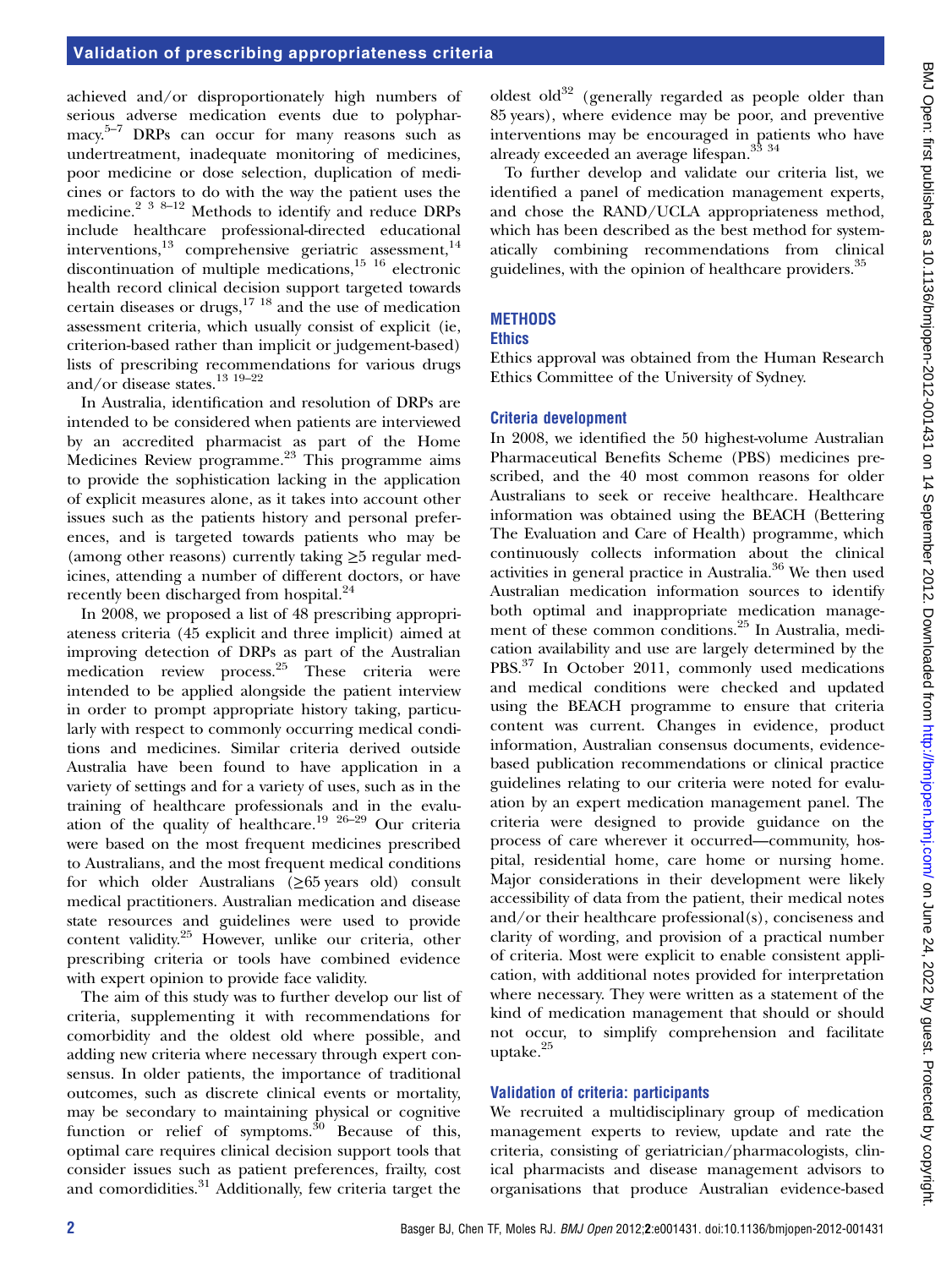therapeutic publications. This resulted in a round-one panel of 15 members. The geriatricians consisted of two professors of geriatric medicine; an associate professor of clinical pharmacology and aged care; a research fellow in geriatric medicine and a hospital staff geriatrician. Clinical pharmacists consisted of a residential medication management review pharmacist; a home medicines review pharmacist; four hospital-based pharmacists (two team leaders, one director and one education and training pharmacist) and a professor of aged care (pharmacy). Disease management advisors to Australian evidence-based therapeutic organisations consisted of Therapeutic Guidelines,<sup>38</sup> Australian Medicines Handbook<sup>39</sup> and the New South Wales Therapeutic Advisory Group.<sup>40</sup>

#### Choice of the RAND/UCLA appropriateness method

We chose the RAND/UCLA appropriateness method, a two-round modified Delphi method $41$  to select the most appropriate criteria. Unlike the Delphi method, which generally involves multiple questionnaire-driven rounds to obtain convergence of opinion, the RAND method involves an initial individual rating round, and a second face-to-face round. This method has been shown to produce results that have face, construct and predictive validity.42 43 Systematically combining available evidence with expert opinion can create quality criteria where best evidence may be lacking.<sup>44</sup>

While most lists of prescribing criteria are based on expert consensus, this has often been achieved through mail surveys rather than face-to-face meetings.<sup>32</sup> <sup>35</sup><sup>45</sup> Although face-to-face meetings restrict panel size, they allow discussion to resolve misinterpretations, introduce new evidence and improve clarity of criteria between rating rounds. We ensured our panel comprised different specialities, as less disagreement has been found among same-specialty panels.<sup>46</sup> We addressed concern regarding potential intimidation due to dominant panel personalities by choosing a moderator experienced in the development of these criteria and in facilitating small group discussion. This may also have assisted with conflict-of-interest issues. We used both the median panel rating and the amount of dispersion of panel ratings to identify agreement or disagreement. While it has been acknowledged that discrepancies between these two methods may occur,<sup>41</sup> our aim was to achieve agreement for all accepted criteria for both methods after second round discussion.

#### RAND/UCLA appropriateness method round one

In October 2011, candidate panel members were emailed an explanation of the project and an invitation to participate. After acceptance, they were emailed a rating sheet consisting of 48 criteria, and asked to rate each on a nine-point scale. Ratings of 1–3 were classified as inappropriate, with a rating of one indicating the greatest degree of inappropriateness. Ratings of 7–9 were classified as appropriate, with a rating of nine indicating the

greatest degree of appropriateness. Ratings of 4–6 were classified as neither appropriate nor inappropriate. Appropriate was defined as 'the expected health benefit exceeds the expected negative consequences by a sufficiently wide margin that criteria are worth following, exclusive of cost'. They also received a description of the way in which the criteria had been derived, and a comparison with other prescribing criteria.<sup>25</sup> <sup>32</sup> Panel members were requested to amend the wording or delete, update or identify missing criteria as required. Upon return of the rating sheets, results were tabulated. Agreement was based on four or less panellists rating outside the three-point region containing the median (1–3; 4–6; 7–9), and disagreement was based on five or more panellists rating in each extreme (1–3 and 7–9), as per the RAND/UCLA protocol for a 15-member panel.<sup>41</sup>

#### Rand/UCLA appropriateness method round two

In November 2011, a face-to-face meeting of the expert panel, chaired by a panel moderator experienced in facilitating group discussions and criteria development, met to discuss the results of round one and re-rate each of the criteria and any potential additional criteria. One pharmacist, one staff geriatrician and a disease management advisor for a therapeutics publication could not attend, resulting in a 12-member panel. For this meeting, each panel member was provided with a copy of the results from round one. This consisted of the frequency distribution of ratings of all panellists across the ninepoint scale, the overall panel median rating for each of the criteria and, for each panellist, an annotation of how they had rated each of the criteria. Scores from other panel members were not revealed. Depending on panellists votes, panel agreement or disagreement was also stated for each of the round one criteria. Additionally, the 30th and 70th percentiles adjusted for symmetry were computed for each of the criteria, as it has been found that when ratings were symmetric with respect to the middle (five on the 1–9 scale), the interpercentile range (IPR) required to label an indication as disagreement was smaller than when they were asymmetric with respect to the middle (values far from five on the 1–9 scale). Agreement after round two occurred when the IPR adjusted for symmetry (IPRAS) was greater than the IPR $^{41}$ 

We used the median method to present data at the face-to-face meeting, as it provided a clear visual interpretation of the ratings for each criterion. By the end of the meeting, our aim was to ensure that there was agreement between the median method and the interpercentile method for all accepted criteria.

Discussion at round two occurred on the level of agreement for each of the criteria. In addition, discussion was facilitated on the wording of each of the criteria to improve clarity and decide whether agreement would be reached. The definitions of agreement and disagreement were adjusted for the smaller second round 12 member panel.<sup>41</sup> Agreement was reached when three or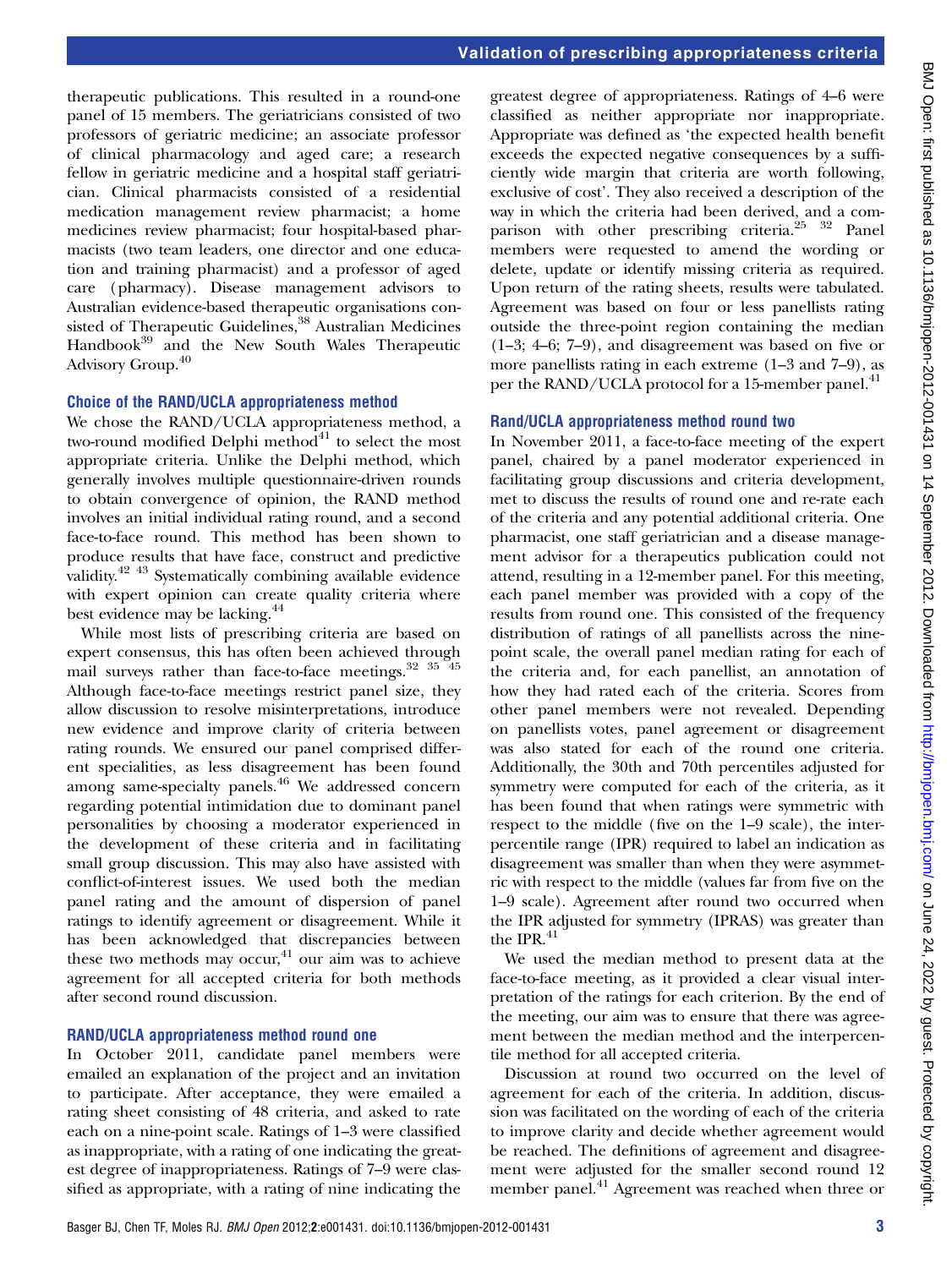less panel members voted outside the three-point region containing the median, or when the IPRAS was greater than the IPR. Disagreement was determined when four or more panellists rated in each extreme (1–3 and 7–9). Each of the criteria were then discussed irrespective of whether there was agreement or disagreement, with panellists having the opportunity of changing their ratings if, for example, misinterpretation had occurred because of the way in which the criteria had been written, or if new evidence had become available, or if criteria had been interpreted in the light of a panellists own clinical experience. Each panel member consented to audio recording of the discussion. Values for the median, IPR and  $IPRAS<sup>41</sup>$  were computed using SPSS V.20 (SPSS, Chicago, Illinois, USA).

#### RESULTS

After round one, there was agreement for the appropriateness of 31 of the 48 criteria, and disagreement for 17 criteria. Of the 31 criteria for which there was agreement, discussion at round two resulted in 17 criteria being amended and retained, 2 criteria being deleted and 12 criteria accepted with no change. Of the 17 criteria for which there was disagreement, discussion at round two resulted in eight criteria being amended and retained, seven criteria being deleted and two criteria accepted with no change. Two new criteria were added, resulting in a total of 41 validated criteria.

An example of how the RAND/UCLA method was applied to each of our criteria is described in table 1 for criterion one. The larger the IPRAS, the less asymmetric are the ratings. For example, 13 of 15 panellists at round one rated indicator 14 with a score of 8 or 9, for which the IPRAS was 8.35.

Table 2 lists the median panel ratings, the amount of dispersion of panel ratings, and whether there was

agreement or disagreement for the original criteria and the validated criteria. It also lists the amendments made by the panel to the original criteria, and the reasons for these amendments. There was 100% agreement for both median panel ratings and dispersion of panel ratings for the validated criteria. Table 3 contains the final list of validated criteria, arranged according to disease states. Table 4 lists usage information judged to be necessary for certain criteria.

#### **DISCUSSION**

This study identified a panel of medication management experts to discuss and validate a set of 41 prescribing appropriateness criteria for commonly used medicines and medical conditions in older  $(\geq 65$  years) Australians. Panel discussion resulted in retention of 39 of the originally proposed 48 criteria, with 25 being reworded, and 14 accepted with no change. These criteria do not simply represent a list of medications to avoid in the elderly, but also address issues such as the need for additional therapy (eg, criteria 23 and 34, table 3), additional tests (eg, criteria 18–20, table 3), ineffective treatment (eg, criteria 22 and 37, table 3) and medication monitoring (eg, criteria 10 and 20, table 3). They were designed to contribute to the Australian quality use of medicines process.<sup>94</sup> The information required to apply these criteria may be obtained from the patients or their carer, and patient medical notes and/or their healthcare professional.<sup>95</sup> It may also be provided by a Home Medicines Review referral form from the patients' general practitioner. $23$  Owing to their currency and the nature of their development, we expect these criteria to make a significant contribution to the detection of DRPs in the Australian healthcare environment. For example, in a review of prescribing indicators for two conditions, <sup>36</sup> which are common in older people in Australia—type 2

| round one                                                                                                      |                                                                   | <b>Table Textile And Example Of the application of the HAND/OCLA appropriateness method to one chienon (chienon one) home</b> |                                  |
|----------------------------------------------------------------------------------------------------------------|-------------------------------------------------------------------|-------------------------------------------------------------------------------------------------------------------------------|----------------------------------|
| Nine-point scale where 1-<br>3=inappropriate, 4-6=neither<br>appropriate nor inappropriate,<br>7-9=appropriate | <b>Number of</b><br>panellists rating<br>this criterion<br>(n=15) | <b>Calculations, interpercentile</b><br>range method <sup>41</sup>                                                            | Interpretation                   |
|                                                                                                                |                                                                   | 30th percentile=7.0                                                                                                           | This criterion was accepted      |
|                                                                                                                |                                                                   | 70th percentile=8.0, interpercentile                                                                                          | according to the median method   |
| 3                                                                                                              |                                                                   | range                                                                                                                         | because four or less panellists  |
|                                                                                                                |                                                                   | $(IPR)=70th-30th$ percentile $=1.0$ ,                                                                                         | voted outside the three-point    |
| 5                                                                                                              |                                                                   | IPR central point (IPRCP)=30th                                                                                                | region containing the median     |
| 6                                                                                                              |                                                                   | $+70$ th percentile divided by 2=7.5                                                                                          | The IPRAS (6.1) was greater      |
|                                                                                                                | 5                                                                 | Asymmetry index (AI)=(5-IPRCP)                                                                                                | than the IPR (1.0) indicating no |
| 8                                                                                                              | 5                                                                 | (as an absolute value)=2.5                                                                                                    | disagreement. The larger the     |
| 9                                                                                                              | 2                                                                 | $IPRAS=(2.5+(A1\times1.5))=6.1$ ,                                                                                             | IPRAS, the less asymmetric the   |
|                                                                                                                | Median= $7.0$                                                     | where 2.5 is the IPR required                                                                                                 | ratings                          |
|                                                                                                                |                                                                   | for disagreement when perfect                                                                                                 |                                  |
|                                                                                                                |                                                                   | symmetry exists, and 1.5 is the                                                                                               |                                  |
|                                                                                                                |                                                                   | correction factor for asymmetry                                                                                               |                                  |

Table 1 An example of the application of the RAND/UCLA appropriateness method to one criterion (criterion one) from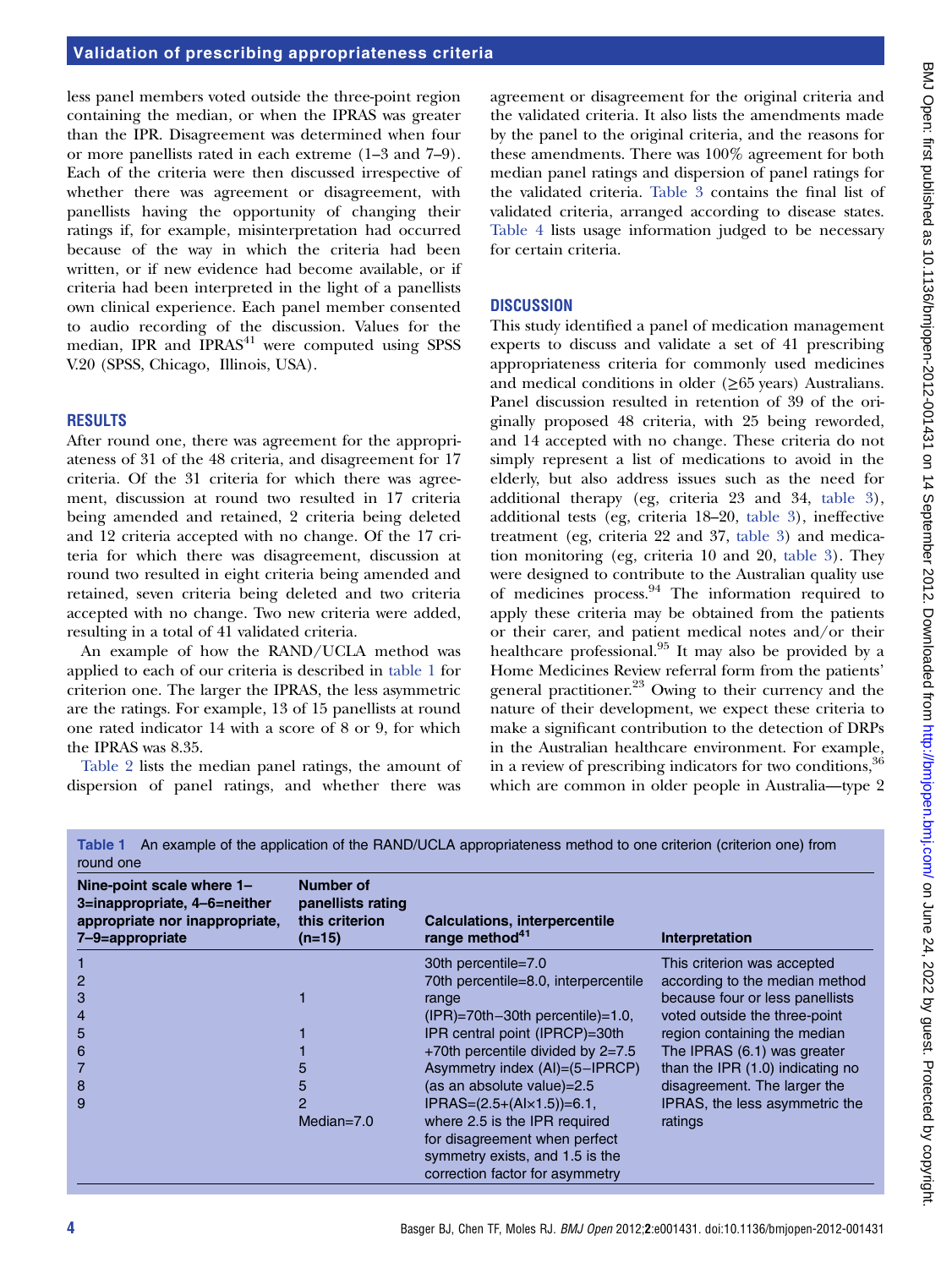| <b>Criteria</b><br>number | <b>Original prescribing</b><br>appropriateness<br>criteria for older<br>$( \ge 65 \text{ years})$<br><b>Australians</b><br>published in 2008 <sup>25</sup> | <b>Rating by</b><br>median<br>method <sup>41</sup><br>(median<br>value, A,<br>agreement; D,<br>$n=15$ | disagreement), | Rating by IPRAS <sup>1</sup><br>method <sup>41</sup> (IPR value,<br>IPRAS value, A,<br>agreement;<br>D=disagreement), n=15 |                | <b>Validated prescribing</b><br>appropriateness<br>criteria for older<br>$(≥65 \text{ years})$<br><b>Australians as a</b><br>result of this study | <b>Rating by</b><br>median<br>method <sup>41</sup><br>$n=12$ | (median value,<br>A, agreement, D,<br>disagreement), | Rating by IPRAS <sup>1</sup><br>method <sup>41</sup> (IPR value,<br>IPRAS value, A,<br>agreement, D,<br>disagreement), n=12 |              | Amendment/reason                                                                                                                                                                                                                                                                 |
|---------------------------|------------------------------------------------------------------------------------------------------------------------------------------------------------|-------------------------------------------------------------------------------------------------------|----------------|----------------------------------------------------------------------------------------------------------------------------|----------------|---------------------------------------------------------------------------------------------------------------------------------------------------|--------------------------------------------------------------|------------------------------------------------------|-----------------------------------------------------------------------------------------------------------------------------|--------------|----------------------------------------------------------------------------------------------------------------------------------------------------------------------------------------------------------------------------------------------------------------------------------|
| $\mathbf{1}$              | Patient taking an<br>antihypertensive is at<br>their target blood<br>pressure                                                                              | $\overline{7}$                                                                                        | $\mathsf{A}$   | 1.00, 6.10                                                                                                                 | $\overline{A}$ | Patient taking an<br>antihypertensive is at<br>the target blood<br>pressure appropriate<br>for them                                               | 8                                                            | $\overline{A}$                                       | 1.10, 7.52                                                                                                                  | $\mathsf{A}$ | 'Appropriate for them' added. Current<br>blood pressure guidelines may not be<br>appropriate for all older patients <sup>47-49</sup> .<br>For example, in the oldest old $50$ ; in<br>palliative care; and for those who are/<br>become hypotensive and/or fall <sup>51 52</sup> |
| $\overline{2}$            | Patient at high risk of<br>a cardiovascular<br>event is taking a<br>statin                                                                                 | 7                                                                                                     | A              | 1.00, 6.10                                                                                                                 | A              | Patient at high risk of a<br>recurrent<br>cardiovascular event is<br>taking a statin                                                              | 8                                                            | $\overline{A}$                                       | 1.00, 6.10                                                                                                                  | A            | 'Recurrent' added to ensure use in<br>secondary prevention of<br>cardiovascular events rather than<br>primary prevention, where evidence<br>is less clear, especially in the oldest<br>old <sup>33</sup> 53-57                                                                   |
| 3                         | Patient with IHD or a<br>history of MI is taking<br>$a \beta$ -blocker                                                                                     | 8                                                                                                     | A              | 2.00, 6.85                                                                                                                 | A              | Patient with CHD or a<br>history of MI is taking a<br><b>B-blocker</b>                                                                            | $\overline{7}$                                               | A                                                    | 1.00, 6.10                                                                                                                  | A            | 'CHD' replaced 'IHD'. The term<br>'coronary heart disease' is preferred<br>over 'ischaemic heart disease'                                                                                                                                                                        |
| 4                         | Patient with IHD or a<br>history of MI is taking<br>an antiplatelet agent<br>unless on an oral<br>anticoagulant                                            | 8                                                                                                     | $\overline{A}$ | 1.00, 7.60                                                                                                                 | A              | Patient with CHD or a<br>history of MI is taking<br>an antiplatelet agent<br>unless on an oral<br>anticoagulant                                   | 8                                                            | $\overline{A}$                                       | 1.00, 7.60                                                                                                                  | A            | 'CHD' replaced 'IHD'. The term<br>'coronary heart disease' is preferred<br>over 'ischaemic heart disease'                                                                                                                                                                        |
| 5                         | Patient with heart<br>failure is taking a<br><b>B-blocker</b>                                                                                              | $\overline{7}$                                                                                        | A              | 1.00, 6.10                                                                                                                 | A              | Patient with stable<br>HF-LVSD is taking a<br><b>B-blocker</b>                                                                                    | 8                                                            | A                                                    | 0.10, 6.78                                                                                                                  | A            | Description of heart failure amended.<br>The use of $\beta$ -blockers is<br>contraindicated in unstable heart<br>failure. The optimal treatment of<br>HFPEF is uncertain at this time <sup>58 59</sup>                                                                           |
| 6                         | Patient with heart<br>failure is taking an<br><b>ACEI or A2A</b>                                                                                           | 8                                                                                                     | A              | 2.00, 6.85                                                                                                                 | A              | Patient with stable<br>HF-LVSD is taking an<br><b>ACEI or A2A</b>                                                                                 | 9                                                            | $\overline{A}$                                       | 1.00, 7.60                                                                                                                  | A            | Description of heart failure amended.<br>The optimal treatment of HFPEF is<br>uncertain at this time <sup>58 59</sup>                                                                                                                                                            |
| $\overline{7}$            | Patient with heart<br>failure is NOT taking<br>medications which<br>may exacerbate heart<br>failure                                                        | 9                                                                                                     | A              | 1.00, 7.60                                                                                                                 | A              | Patient with HF-LVSD<br>or HFPEF is NOT<br>taking medications<br>which may exacerbate<br>heart failure                                            | 9                                                            | $\overline{A}$                                       | 0.10, 8.27                                                                                                                  | A            | Description of heart failure amended.<br>The types of medicines<br>contraindicated in HF-LVSD and<br>HFPEF may not be identical <sup>60 61</sup>                                                                                                                                 |

BMJ Open: first published as 10.11309/open-2002-001431 on 14 September 2012. Downloaded hrom the man open: protected by copyright. Here 24, 2022 by guest. Protected by copyright.

Validation of prescribing appropriateness criteria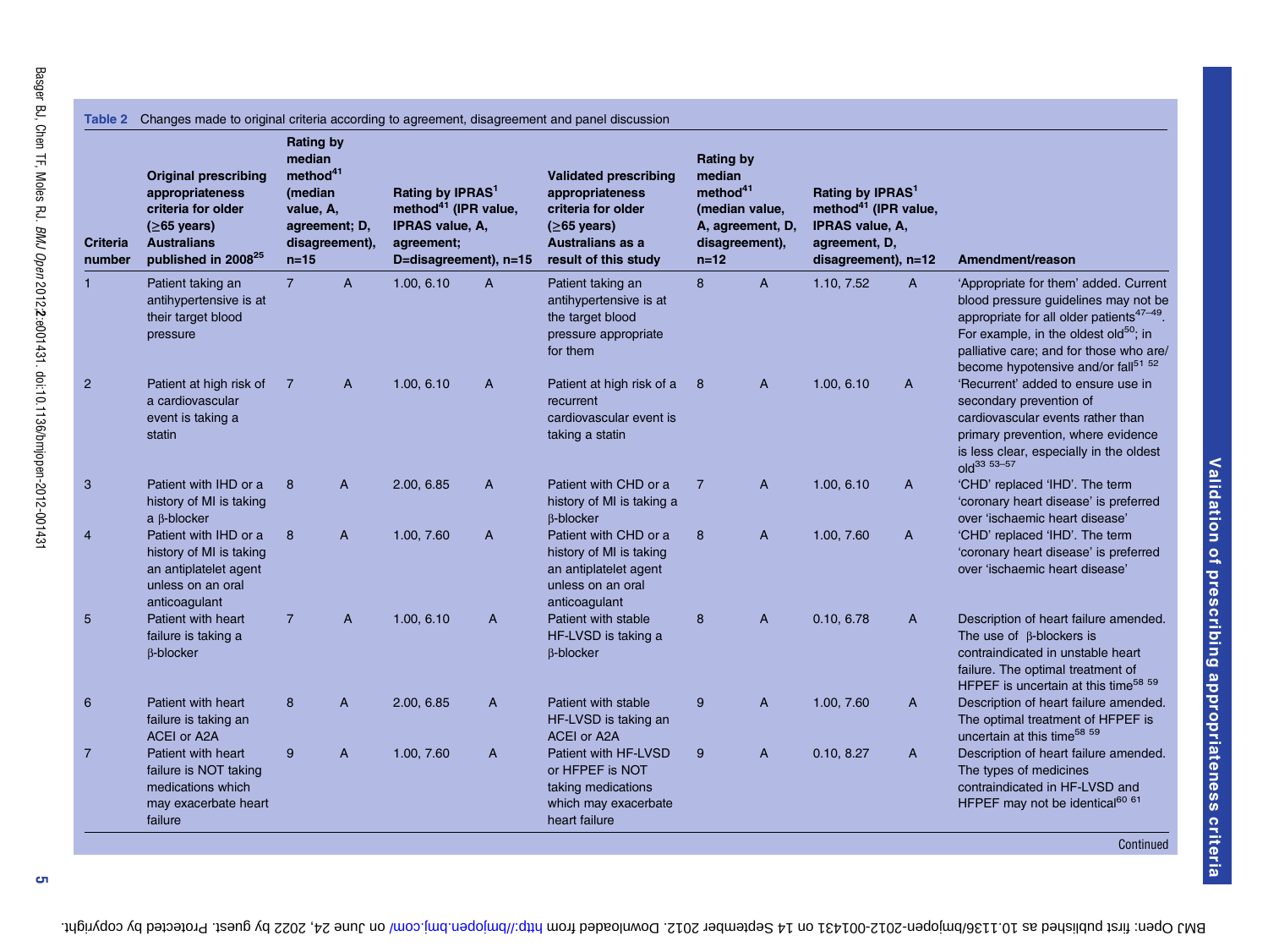|                           | <b>Table 2 Continued</b>                                                                                                                               | <b>Rating by</b>                                                 |                                 |                                                                                                                            |   |                                                                                                                                            |                                                                |                                                      |                                                                                                                             |   |                                                                                                                                                                                 |
|---------------------------|--------------------------------------------------------------------------------------------------------------------------------------------------------|------------------------------------------------------------------|---------------------------------|----------------------------------------------------------------------------------------------------------------------------|---|--------------------------------------------------------------------------------------------------------------------------------------------|----------------------------------------------------------------|------------------------------------------------------|-----------------------------------------------------------------------------------------------------------------------------|---|---------------------------------------------------------------------------------------------------------------------------------------------------------------------------------|
| <b>Criteria</b><br>number | <b>Original prescribing</b><br>appropriateness<br>criteria for older<br>$(≥65 \text{ years})$<br><b>Australians</b><br>published in 2008 <sup>25</sup> | median<br>method <sup>41</sup><br>(median<br>value, A,<br>$n=15$ | agreement; D,<br>disagreement), | Rating by IPRAS <sup>1</sup><br>method <sup>41</sup> (IPR value,<br>IPRAS value, A,<br>agreement;<br>D=disagreement), n=15 |   | <b>Validated prescribing</b><br>appropriateness<br>criteria for older<br>$(≥65 \text{ years})$<br>Australians as a<br>result of this study | <b>Rating by</b><br>median<br>method <sup>41</sup><br>$n = 12$ | (median value,<br>A, agreement, D,<br>disagreement), | Rating by IPRAS <sup>1</sup><br>method <sup>41</sup> (IPR value,<br>IPRAS value, A,<br>agreement, D,<br>disagreement), n=12 |   | Amendment/reason                                                                                                                                                                |
| 8                         | Patient with heart<br>failure or<br>hypertension is NOT<br>taking high sodium<br>medications                                                           | $\mathbf{8}$                                                     | D                               | 2.20, 5.50                                                                                                                 | A | <b>Deleted</b>                                                                                                                             |                                                                |                                                      |                                                                                                                             |   | High sodium medicines (among<br>others) in heart failure are addressed<br>by indicator 7. In hypertension, they<br>are addressed as lifestyle<br>modifications <sup>62 63</sup> |
| 9                         | Patient with AF is<br>taking an oral<br>anticoagulant                                                                                                  | $\overline{7}$                                                   | D                               | 2.0, 5.35                                                                                                                  | A | Patient with AF is<br>taking an oral<br>anticoagulant or an<br>antiplatelet agent,<br>depending upon stroke<br>risk and bleeding risk      | 8                                                              | A                                                    | 0.10, 6.93                                                                                                                  | A | An antiplatelet agent may be<br>appropriate for patients at low risk of<br>stroke. Bleeding risk may determine<br>choice of antithrombotic agent <sup>49 64 65</sup>            |
| 10                        | Patient with AF taking<br>an anticoagulant has<br>an INR between 2<br>and 3                                                                            | 8                                                                | $\mathsf{A}$                    | 2.20, 6.70                                                                                                                 | A | Patient taking warfarin<br>for AF has an INR<br>between 2 and 3                                                                            | 9                                                              | A                                                    | 1.00, 7.60                                                                                                                  | A | New anticoagulants like rivaroxaban<br>and dabigatran do not require INR<br>monitoring                                                                                          |
| 11                        | Patient with a history<br>of non-haemorrhagic<br>stroke or TIA is taking<br>an antiplatelet agent<br>unless on an<br>anticoagulant                     | 8                                                                | A                               | 1.00, 7.60                                                                                                                 | A | Patient with a history of<br>non-haemorrhagic<br>stroke or TIA is taking<br>an antiplatelet agent<br>unless on an<br>anticoagulant         | 9                                                              | A                                                    | 1.00, 7.60                                                                                                                  | A | No change                                                                                                                                                                       |
| 12                        | Patient with risk<br>factors for myopathy<br>is NOT taking 40 mg<br>or more per day of<br>simvastatin or<br>atorvastatin                               | $\overline{7}$                                                   | D                               | 3.00, 4.60                                                                                                                 | A | Patient with risk factors<br>for statin-induced<br>myopathy is not taking<br>a high dose of a<br>high-potency statin                       | 8                                                              | A                                                    | 1.10, 7.52                                                                                                                  | A | The use of all high dose of<br>high-potency statins together with<br>risk factors may increase the<br>likelihood of myopathy <sup>49 66 67</sup>                                |
| 13                        | <b>Patient with</b><br>cardiovascular<br>disease is NOT taking<br>an NSAID                                                                             | $\overline{7}$                                                   | $\mathsf{A}$                    | 1.20, 5.95                                                                                                                 | A | Patient with<br>cardiovascular disease<br>is NOT taking an<br><b>NSAID</b>                                                                 | 8                                                              | A                                                    | 1.10, 6.18                                                                                                                  | A | No change                                                                                                                                                                       |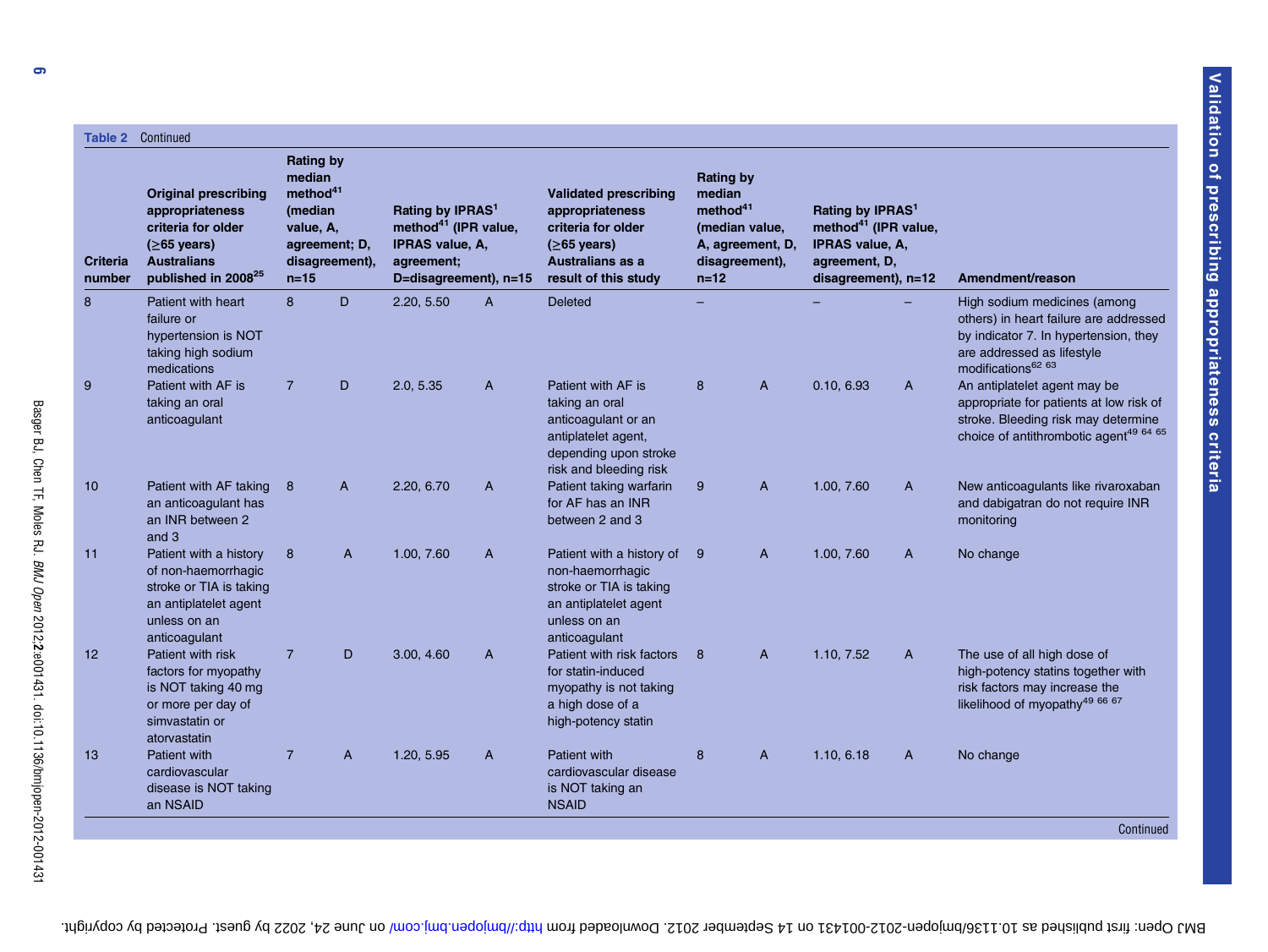| Table 2            | Continued                                                                                                                                              |                                                                                      |                                 |                                                                                                                              |                |                                                                                                                                                              |                                                              |                                                      |                                                                                                                                  |              |                                                                                                                                                                                                                                                                  |
|--------------------|--------------------------------------------------------------------------------------------------------------------------------------------------------|--------------------------------------------------------------------------------------|---------------------------------|------------------------------------------------------------------------------------------------------------------------------|----------------|--------------------------------------------------------------------------------------------------------------------------------------------------------------|--------------------------------------------------------------|------------------------------------------------------|----------------------------------------------------------------------------------------------------------------------------------|--------------|------------------------------------------------------------------------------------------------------------------------------------------------------------------------------------------------------------------------------------------------------------------|
| Criteria<br>number | <b>Original prescribing</b><br>appropriateness<br>criteria for older<br>$(≥65 \text{ years})$<br><b>Australians</b><br>published in 2008 <sup>25</sup> | <b>Rating by</b><br>median<br>method <sup>41</sup><br>(median<br>value, A,<br>$n=15$ | agreement; D,<br>disagreement), | Rating by IPRAS <sup>1</sup><br>method <sup>41</sup> (IPR value,<br>IPRAS value, A,<br>agreement;<br>D=disagreement), $n=15$ |                | <b>Validated prescribing</b><br>appropriateness<br>criteria for older<br>$(≥65 \text{ years})$<br>Australians as a<br>result of this study                   | <b>Rating by</b><br>median<br>method <sup>41</sup><br>$n=12$ | (median value,<br>A, agreement, D,<br>disagreement), | Rating by IPRAS <sup>1</sup><br>method <sup>41</sup> (IPR value,<br>IPRAS value, A,<br>agreement, D,<br>$disagreement)$ , $n=12$ |              | Amendment/reason                                                                                                                                                                                                                                                 |
| 14                 | <b>Patient with</b><br>cardiovascular,<br>respiratory disease or<br>diabetes who smokes<br>has been offered<br>smoking cessation<br>therapy            | $\mathbf{q}$                                                                         | $\overline{A}$                  | 0.00, 8.35                                                                                                                   | A              | <b>Patient with</b><br>cardiovascular,<br>respiratory disease or<br>diabetes who smokes<br>has been offered<br>smoking cessation<br>options                  | 9                                                            | $\overline{A}$                                       | 0.00, 8.35                                                                                                                       | $\mathsf{A}$ | 'Therapy' implies pharmacotherapy,<br>whereas repeated counselling/<br>psychotherapy may be preferred to<br>avoid the risks associated with<br>polypharmacy                                                                                                      |
| 15                 | Patient with type 2<br>diabetes and<br>hypertension and<br>albuminuria is taking<br>an ACEI or A2A                                                     | 8                                                                                    | $\overline{A}$                  | 2.00, 6.85                                                                                                                   | $\overline{A}$ | Patient with type 2<br>diabetes and<br>hypertension and<br>albuminuria is taking an<br>ACEI or A2A                                                           | 9                                                            | $\mathsf{A}$                                         | 1.00, 7.60                                                                                                                       | A            | No change                                                                                                                                                                                                                                                        |
| 16                 | <b>Patient with diabetes</b><br>at high risk of a<br>cardiovascular event<br>is taking an<br>antiplatelet agent<br>unless on an<br>anticoagulant       | $\overline{7}$                                                                       | D                               | 2.20, 5.50                                                                                                                   | $\overline{A}$ | Patient with diabetes at 9<br>high risk of a<br>cardiovascular event is<br>taking an antiplatelet<br>agent unless on an<br>anticoagulant                     |                                                              | $\mathsf{A}$                                         | 1.00, 7.60                                                                                                                       | A            | No change                                                                                                                                                                                                                                                        |
| 17                 | Patient with diabetes<br>is NOT taking a<br>medication which may<br>increase or decrease<br>blood glucose<br>concentrations                            | 5                                                                                    | D                               | 2.20, 3.70                                                                                                                   | A              | Patient with diabetes<br>receiving medications<br>that may affect<br>glycaemic control is<br>having regular<br>monitoring of blood<br>glucose concentrations | 9                                                            | $\mathsf{A}$                                         | 1.00, 7.60                                                                                                                       | A            | Increased awareness and monitoring<br>may require adjustment of<br>hypoglycaemic medication doses,<br>depending on the need to continue<br>interacting medicines. For example,<br>the start of oral corticosteroids may<br>worsen diabetes control <sup>39</sup> |
| 18                 | Patient with diabetes<br>has had an HbA1c<br>measurement within<br>the previous 6 months                                                               | 8                                                                                    | A                               | 1.20, 7.45                                                                                                                   | A              | Patient with diabetes<br>has had an HbA1c<br>measurement within<br>the previous 6 months                                                                     | 8                                                            | $\overline{A}$                                       | 1.00, 7.60                                                                                                                       | A            | No change                                                                                                                                                                                                                                                        |
| 19                 | Patient taking<br>metformin for<br>diabetes has had the<br>dose adjusted for<br>creatinine clearance                                                   | 8                                                                                    | A                               | 1.20, 7.45                                                                                                                   | A              | Patient taking<br>metformin for diabetes<br>has had the dose<br>adjusted for renal<br>function                                                               | $9^{\circ}$                                                  | $\mathsf{A}$                                         | 1.00. 7.60                                                                                                                       | A            | Creatinine clearance may represent<br>only one of the methods used to<br>determine renal function                                                                                                                                                                |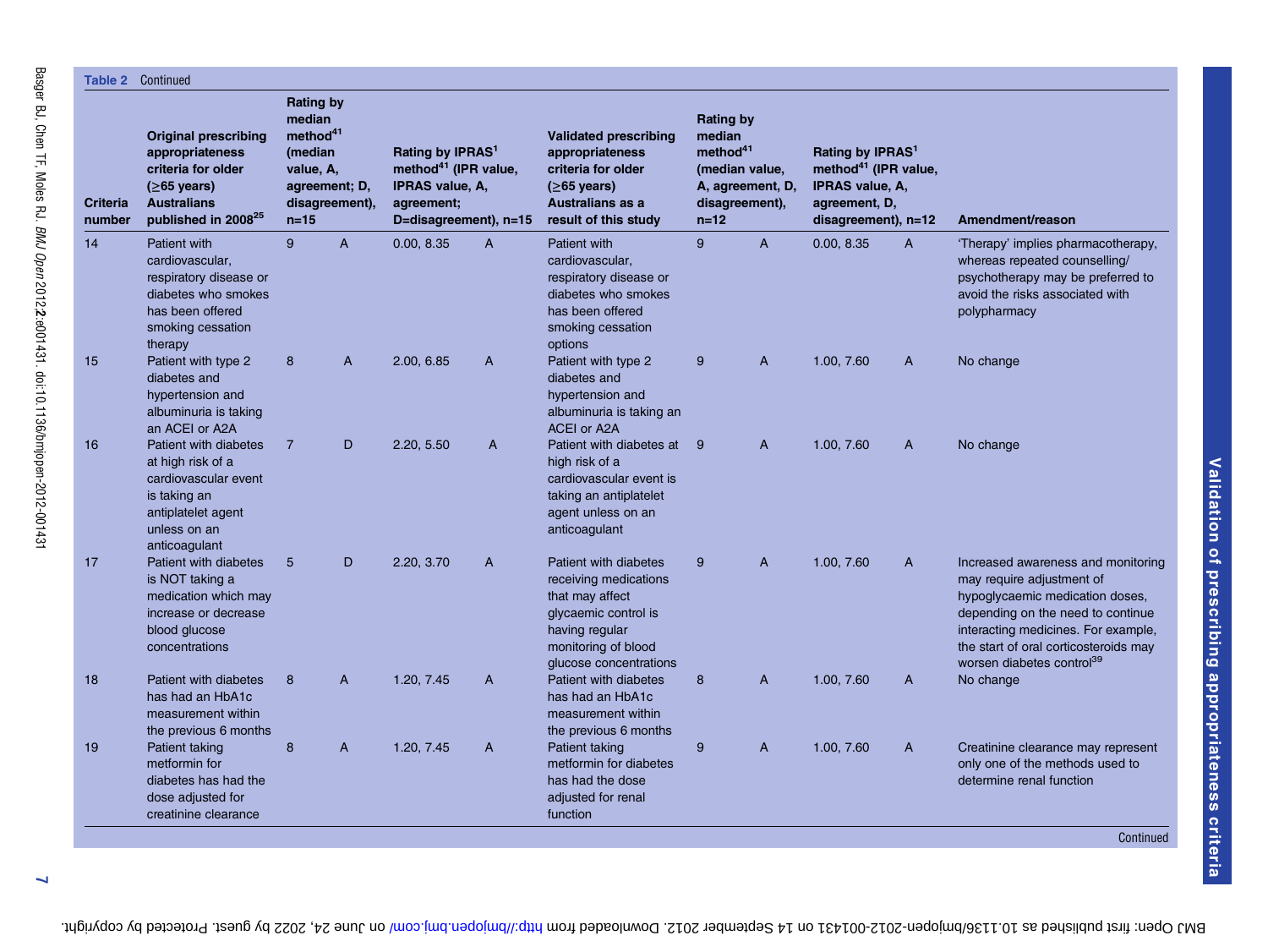| <b>Criteria</b><br>number | <b>Original prescribing</b><br>appropriateness<br>criteria for older<br>$(≥65 \text{ years})$<br><b>Australians</b><br>published in 2008 <sup>25</sup> | <b>Rating by</b><br>median<br>method <sup>41</sup><br>(median<br>value, A,<br>$n = 15$ | agreement; D,<br>disagreement), | Rating by IPRAS <sup>1</sup><br>method <sup>41</sup> (IPR value,<br><b>IPRAS value, A,</b><br>agreement;<br>D=disagreement), n=15 |                | <b>Validated prescribing</b><br>appropriateness<br>criteria for older<br>$(≥65 \text{ years})$<br>Australians as a<br>result of this study | <b>Rating by</b><br>median<br>method <sup>41</sup><br>$n = 12$ | (median value,<br>A, agreement, D,<br>disagreement), | Rating by IPRAS <sup>1</sup><br>method <sup>41</sup> (IPR value,<br><b>IPRAS value, A,</b><br>agreement, D,<br>disagreement), n=12 |                | Amendment/reason                                                                                                                                                                                                                                                       |
|---------------------------|--------------------------------------------------------------------------------------------------------------------------------------------------------|----------------------------------------------------------------------------------------|---------------------------------|-----------------------------------------------------------------------------------------------------------------------------------|----------------|--------------------------------------------------------------------------------------------------------------------------------------------|----------------------------------------------------------------|------------------------------------------------------|------------------------------------------------------------------------------------------------------------------------------------|----------------|------------------------------------------------------------------------------------------------------------------------------------------------------------------------------------------------------------------------------------------------------------------------|
| 20                        | Patient taking<br>metformin for<br>diabetes is NOT<br>concurrently taking                                                                              | 6                                                                                      | D                               | 2.40, 3.85                                                                                                                        | $\overline{A}$ | <b>Deleted</b>                                                                                                                             |                                                                |                                                      |                                                                                                                                    |                | Glibenclamide is an uncommonly<br>used hypoglycaemic                                                                                                                                                                                                                   |
| 21                        | glibenclamide<br>Patient with OA pain<br>interfering with daily<br>activities has been<br>trialled on<br>paracetamol 2-4<br>q/day                      | 8                                                                                      | $\overline{A}$                  | 2.00, 6.85                                                                                                                        | A              | Patient with OA pain<br>interfering with daily<br>activities has been<br>trialled on regular<br>paracetamol 2-4 g/day                      | 9                                                              | A                                                    | 0.40, 8.05                                                                                                                         | A              | 'Regular' paracetamol added to<br>improve quality of indicator                                                                                                                                                                                                         |
| 22                        | Patient taking<br>analgesic(s) does<br>NOT have pain that<br>interferes with daily<br>activities                                                       | $\overline{7}$                                                                         | D                               | 3.2.4.75                                                                                                                          | $\overline{A}$ | Patient taking analgesic 8<br>(s) has had the dose(s)<br>titrated in order to avoid<br>pain that interferes with<br>daily activities       |                                                                | $\overline{A}$                                       | 2.00, 6.85                                                                                                                         | $\overline{A}$ | Indicator rephrased to improve clarity                                                                                                                                                                                                                                 |
| 23                        | Patient taking an<br>opioid is on<br>prophylactic treatment<br>for constipation                                                                        | 8                                                                                      | $\overline{A}$                  | 2.00, 6.85                                                                                                                        | A              | Patient taking a regular<br>opioid is on<br>prophylactic treatment<br>for constipation                                                     | - 9                                                            | A                                                    | 1.00, 7.60                                                                                                                         | $\overline{A}$ | 'Regular' use added as 'when<br>required' use may not always require<br>prophylactic treatment                                                                                                                                                                         |
| 24                        | Patient with risk<br>factors for impaired<br>renal function is NOT<br>taking an NSAID                                                                  | 8                                                                                      | A                               | 1.00, 7.60                                                                                                                        | A              | Patient with risk factors<br>for impaired renal<br>function is NOT taking<br>an NSAID                                                      | 8                                                              | A                                                    | 1.00, 7.60                                                                                                                         | A              | No change                                                                                                                                                                                                                                                              |
| 25                        | Patient is NOT<br>concurrently taking<br>an ACEI or A2A,<br>diuretic and NSAID<br>(excluding low-dose<br>aspirin)                                      | 9                                                                                      | A                               | 1.00, 7.60                                                                                                                        | $\mathsf{A}$   | Patient is NOT<br>concurrently taking an<br>ACEI or A2A, diuretic<br>and NSAID (excluding<br>low-dose aspirin)                             | 9                                                              | A                                                    | 1.00, 7.60                                                                                                                         | A              | No change                                                                                                                                                                                                                                                              |
| 26                        | Patient with sleep<br>disturbance or anxiety<br>has NOT been taking<br>benzodiazepines for<br>>4 weeks                                                 | 8                                                                                      | $\overline{A}$                  | 1.20, 7.45                                                                                                                        | $\mathsf{A}$   | Patient has NOT been<br>taking benzodiazepines<br>for $>4$ weeks                                                                           | 9                                                              | $\overline{A}$                                       | 1.00, 7.60                                                                                                                         | $\mathsf{A}$   | 'Sleep disturbance or anxiety'<br>deleted. Benzodiazepines increase<br>the risk of oversedation, ataxia,<br>confusion, falls, respiratory<br>depression and short-term memory<br>impairment, and are recommended<br>for short-term use only <sup>39</sup><br>Continued |

 $\infty$ 

BMJ Open: first published as 10.11309/open-2002-001431 on 14 September 2012. Downloaded hrom the man open: protected by copyright. Here 24, 2022 by guest. Protected by copyright.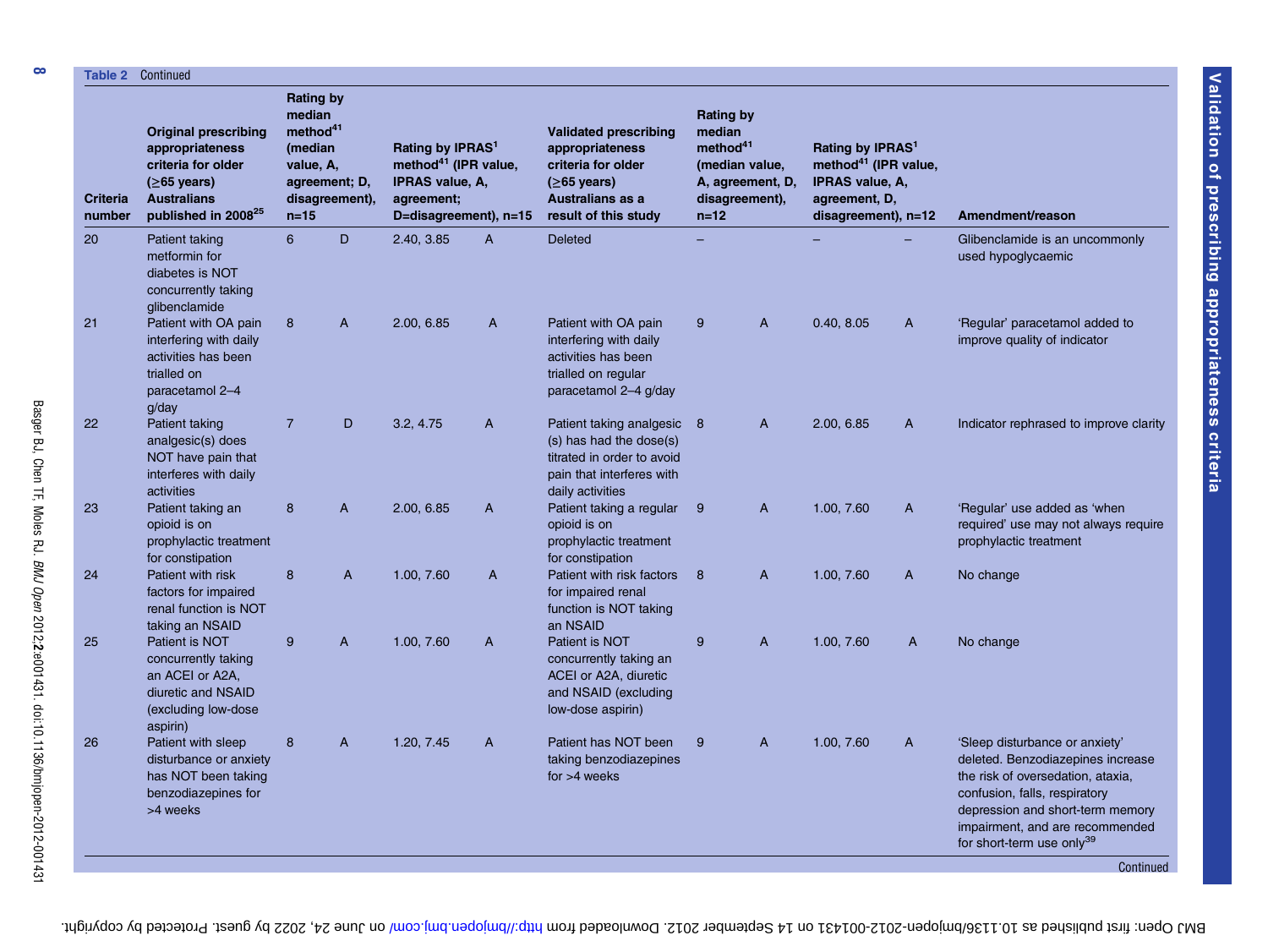| Table 2            | Continued                                                                                                                                              |                                                                                                       |                |                                                                                                                            |                |                                                                                                                                            |                                                                                                                      |              |                                                                                                                             |              |                                                                                                       |
|--------------------|--------------------------------------------------------------------------------------------------------------------------------------------------------|-------------------------------------------------------------------------------------------------------|----------------|----------------------------------------------------------------------------------------------------------------------------|----------------|--------------------------------------------------------------------------------------------------------------------------------------------|----------------------------------------------------------------------------------------------------------------------|--------------|-----------------------------------------------------------------------------------------------------------------------------|--------------|-------------------------------------------------------------------------------------------------------|
| Criteria<br>number | <b>Original prescribing</b><br>appropriateness<br>criteria for older<br>$(≥65 \text{ years})$<br><b>Australians</b><br>published in 2008 <sup>25</sup> | <b>Rating by</b><br>median<br>method <sup>41</sup><br>(median<br>value, A,<br>agreement; D,<br>$n=15$ | disagreement), | Rating by IPRAS <sup>1</sup><br>method <sup>41</sup> (IPR value,<br>IPRAS value, A,<br>agreement;<br>D=disagreement), n=15 |                | <b>Validated prescribing</b><br>appropriateness<br>criteria for older<br>$(≥65 \text{ years})$<br>Australians as a<br>result of this study | <b>Rating by</b><br>median<br>method <sup>41</sup><br>(median value,<br>A, agreement, D,<br>disagreement),<br>$n=12$ |              | Rating by IPRAS <sup>1</sup><br>method <sup>41</sup> (IPR value,<br>IPRAS value, A,<br>agreement, D,<br>disagreement), n=12 |              | Amendment/reason                                                                                      |
| 27                 | Patient with<br>depression is NOT<br>taking<br>anticholinergic-type<br>antidepressants                                                                 | $\overline{7}$                                                                                        | D              | 1.00, 4.60                                                                                                                 | $\overline{A}$ | <b>Deleted</b>                                                                                                                             |                                                                                                                      |              |                                                                                                                             |              | The issue of anticholinergic burden is<br>addressed by indicator 32                                   |
| 28                 | Patient with a history<br>of falls is NOT taking<br>psychotropic<br>medications                                                                        | 8                                                                                                     | $\overline{A}$ | 1.00, 6.10                                                                                                                 | $\mathsf{A}$   | Patient with a history of<br>falls is NOT taking<br>psychotropic<br>medications                                                            | 8                                                                                                                    | $\mathsf{A}$ | 1.40, 6.40                                                                                                                  | $\mathsf{A}$ | No change                                                                                             |
| 29                 | Patient taking an<br><b>SSRI is NOT</b><br>concurrently taking<br>medications known to<br>increase the risk of GI<br>bleeding                          | $\overline{7}$                                                                                        | D              | 2.20, 5.20                                                                                                                 | $\overline{A}$ | <b>Deleted</b>                                                                                                                             |                                                                                                                      |              |                                                                                                                             |              | Redundant indicator. This issue<br>would be identified by indicator 47                                |
| 30                 | Patient taking an<br><b>SSRI is NOT</b><br>concurrently taking<br>other medications that<br>may contribute to<br>serotonin toxicity                    | 8                                                                                                     | $\overline{A}$ | 2.20, 6.70                                                                                                                 | $\mathsf{A}$   | Patient taking an SSRI<br>is NOT concurrently<br>taking other<br>medications that may<br>contribute to serotonin<br>toxicity               | 8                                                                                                                    | $\mathsf{A}$ | 1.40, 6.40                                                                                                                  | A            | No change. Retained by panel due to<br>its potential significance, despite the<br>use of indicator 47 |
| 31                 | Patient with dementia<br>is NOT receiving<br>anticholinergic<br>medication                                                                             | 8                                                                                                     | $\mathsf{A}$   | 1.20, 7.45                                                                                                                 | A              | Patient with dementia is 8<br><b>NOT</b> receiving<br>anticholinergic<br>medication                                                        |                                                                                                                      | $\mathsf{A}$ | 1.00. 7.60                                                                                                                  | A            | No change                                                                                             |
| 32 <sup>2</sup>    | Patient is NOT taking<br>more than one<br>medication with<br>anticholinergic activity                                                                  | 8                                                                                                     | A              | 0.2, 6.70                                                                                                                  | A              | Patient is not taking<br>medication with<br><b>SIGNIFICANT</b><br>anticholinergic activity                                                 | 8                                                                                                                    | A            | 0.40, 7.15                                                                                                                  | A            | Rewording focuses on the issue of<br>anticholinergic burden                                           |
| 33                 | Patient taking a PPI is 7<br>NOT taking a<br>medication that may<br>cause dyspepsia                                                                    |                                                                                                       | D              | 3.20, 4.45                                                                                                                 | A              | Patient taking a PPI is<br>NOT taking a<br>medication that may<br>cause dyspepsia<br>unless prescribed for<br>gastroprotection             | 8                                                                                                                    | $\mathsf{A}$ | 0.40, 7.15                                                                                                                  | A            | 'Unless prescribed for<br>gastroprotection' added to improve<br>the accuracy of the indicator         |
|                    |                                                                                                                                                        |                                                                                                       |                |                                                                                                                            |                |                                                                                                                                            |                                                                                                                      |              |                                                                                                                             |              | Continued                                                                                             |

BMJ Open: first published as 10.11309/open-2002-001431 on 14 September 2012. Downloaded hrom the man open: protected by copyright. Here 24, 2022 by guest. Protected by copyright.

Validation of prescribing appropriateness criteria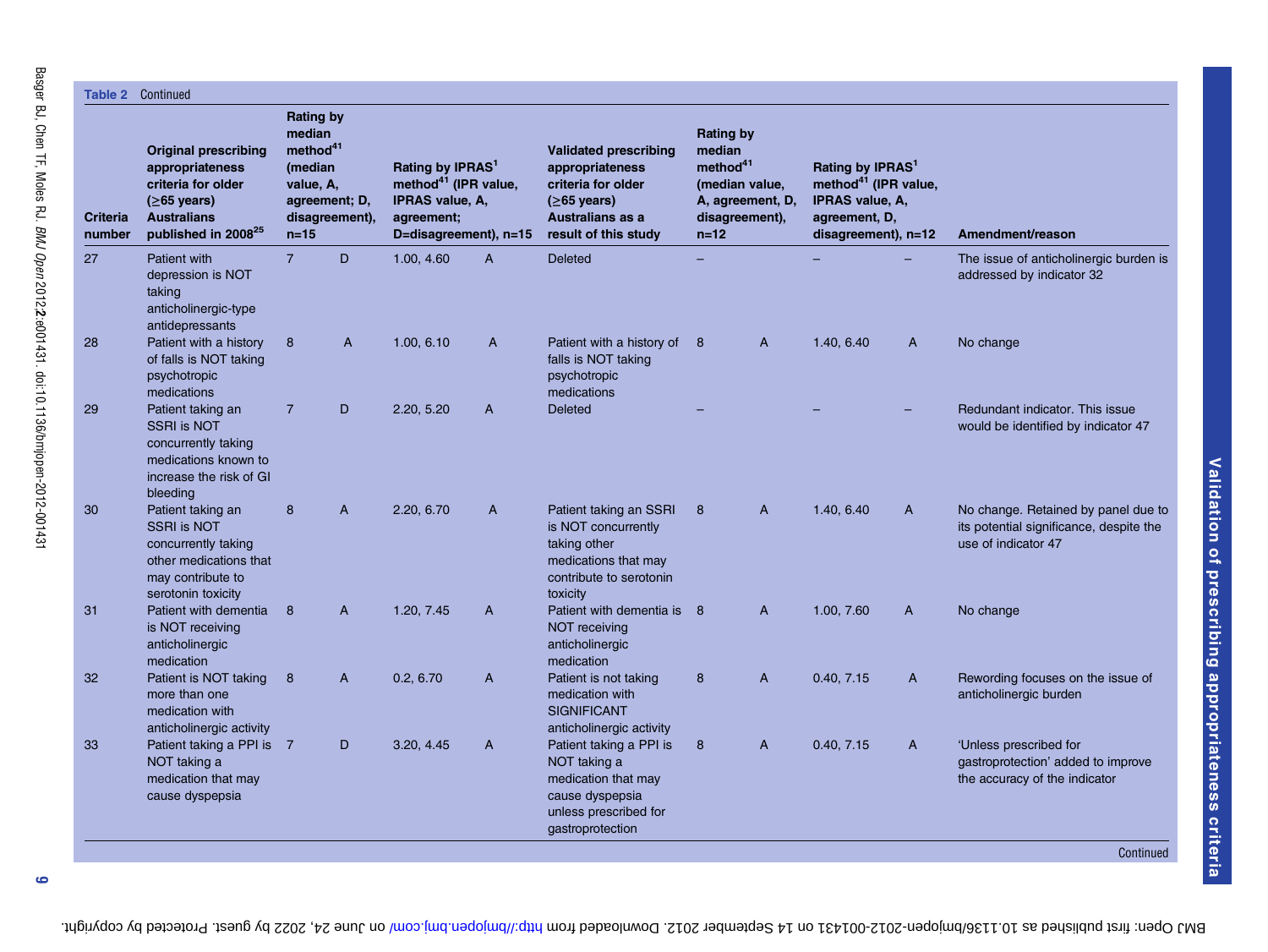| Table 2                   | Continued                                                                                                                                                     |                                                                                      |                                 |                                                                                                                            |              |                                                                                                                                                                                                          |                                                                |                                                      |                                                                                                                                    |              |                                                                                                                                            |
|---------------------------|---------------------------------------------------------------------------------------------------------------------------------------------------------------|--------------------------------------------------------------------------------------|---------------------------------|----------------------------------------------------------------------------------------------------------------------------|--------------|----------------------------------------------------------------------------------------------------------------------------------------------------------------------------------------------------------|----------------------------------------------------------------|------------------------------------------------------|------------------------------------------------------------------------------------------------------------------------------------|--------------|--------------------------------------------------------------------------------------------------------------------------------------------|
| <b>Criteria</b><br>number | <b>Original prescribing</b><br>appropriateness<br>criteria for older<br>$(≥65 \text{ years})$<br><b>Australians</b><br>published in 2008 <sup>25</sup>        | <b>Rating by</b><br>median<br>method <sup>41</sup><br>(median<br>value, A,<br>$n=15$ | agreement; D,<br>disagreement), | Rating by IPRAS <sup>1</sup><br>method <sup>41</sup> (IPR value,<br>IPRAS value, A,<br>agreement;<br>D=disagreement), n=15 |              | <b>Validated prescribing</b><br>appropriateness<br>criteria for older<br>$(≥65 \text{ years})$<br>Australians as a<br>result of this study                                                               | <b>Rating by</b><br>median<br>method <sup>41</sup><br>$n = 12$ | (median value,<br>A, agreement, D,<br>disagreement), | Rating by IPRAS <sup>1</sup><br>method <sup>41</sup> (IPR value,<br><b>IPRAS value, A.</b><br>agreement, D,<br>disagreement), n=12 |              | Amendment/reason                                                                                                                           |
| 34                        | Patient with COPD is<br><b>NOT taking</b><br>benzodiazepines                                                                                                  | $\overline{7}$                                                                       | D                               | 3.00, 6.10                                                                                                                 | $\mathsf{A}$ | Patient with COPD is<br>NOT taking<br>benzodiazepines                                                                                                                                                    | 8                                                              | $\overline{A}$                                       | 1.00, 6.10                                                                                                                         | $\mathsf{A}$ | No change                                                                                                                                  |
| 35                        | Patient with asthma<br>using an inhaled<br>LABA is also using an<br>inhaled corticosteroid                                                                    | 9                                                                                    | A                               | 0.20, 8.20                                                                                                                 | A            | Patient with asthma<br>using an inhaled LABA<br>is also using an inhaled<br>corticosteroid                                                                                                               | 9                                                              | A                                                    | 1.00, 7.60                                                                                                                         | A            | No change                                                                                                                                  |
| 36                        | Patient using<br>salbutamol or<br>terbutaline inhaler<br>more than three times<br>per week for<br>reversible airways<br>disease has been<br>prescribed an ICS | 9                                                                                    | A                               | 1.00, 7.60                                                                                                                 | A            | Patient using<br>salbutamol or<br>terbutaline inhaler more<br>than three times per<br>week for reversible<br>airways disease has<br>been prescribed an<br>ICS (except for<br>exercise-induced<br>asthma) | 9                                                              | A                                                    | 0.40, 8.05                                                                                                                         | $\mathsf{A}$ | 'Except for exercise-induced asthma'<br>added to improve the accuracy of the<br>indicator                                                  |
| 37                        | Patient with asthma is 7<br>NOT taking a<br>medication that may<br>worsen asthma                                                                              |                                                                                      | $\mathsf{A}$                    | 1.20, 6.25                                                                                                                 | A            | Patient with asthma is<br>NOT taking a<br>medication that may<br>worsen asthma                                                                                                                           | 8                                                              | $\overline{A}$                                       | 1.00, 7.60                                                                                                                         | $\mathsf{A}$ | No change                                                                                                                                  |
| 38                        | Female patient with<br>recurrent UTIs has<br>been prescribed<br>intravaginal oestrogen                                                                        | $5\phantom{1}$                                                                       | D                               | 2.00, 3.85                                                                                                                 | $\mathsf{A}$ | <b>Deleted</b>                                                                                                                                                                                           |                                                                |                                                      |                                                                                                                                    |              | Evidence for this indicator was<br>judged to be poor <sup>68</sup>                                                                         |
| 39                        | Patient with a<br>creatinine clearance<br><60 ml/min is NOT<br>receiving<br>nitrofurantoin for UTI                                                            | 8                                                                                    | A                               | 2.00, 6.85                                                                                                                 | A            | Patient with a UTI is<br>not receiving<br>nitrofurantoin or<br>hexamine for<br>prophylaxis or acute<br>treatment                                                                                         | 8                                                              | A                                                    | 1.00, 7.60                                                                                                                         | A            | Hexamine and nitrofurantoin are not<br>recommended for the prophylactic or<br>acute treatment of UTI in older<br>patients <sup>39 49</sup> |
| 40                        | Patient with a<br>creatinine clearance<br><50 ml/min is NOT<br>receiving hexamine<br>for UTI prophylaxis                                                      | 8                                                                                    | A                               | 1.20, 6.25                                                                                                                 | A            | Deleted                                                                                                                                                                                                  |                                                                |                                                      |                                                                                                                                    |              | Hexamine and nitrofurantoin are not<br>recommended for the prophylactic<br>treatment of UTI in older patients <sup>39 49</sup>             |
|                           |                                                                                                                                                               |                                                                                      |                                 |                                                                                                                            |              |                                                                                                                                                                                                          |                                                                |                                                      |                                                                                                                                    |              | Continued                                                                                                                                  |

Basger BJ, Chen TF, Moles RJ.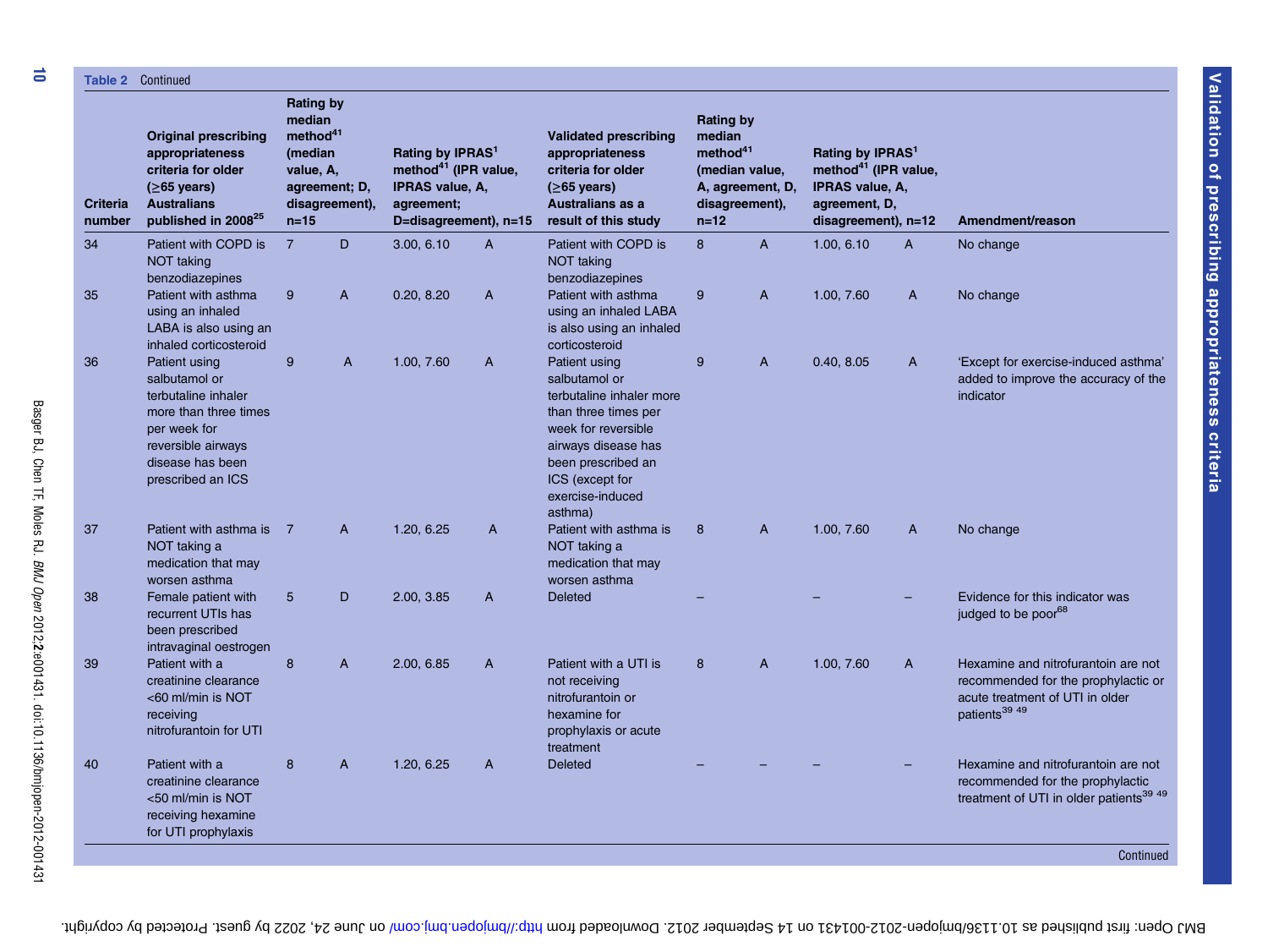|                           | <b>Original prescribing</b><br>appropriateness                                                                                                                       | <b>Rating by</b><br>median                                              |                |                                                                                                                            |              |                                                                                                                                                                   |                                                                                                                      |              |                                                                                                                             |   |                                                                                                                                                                                                                                                                                                                                                                     |
|---------------------------|----------------------------------------------------------------------------------------------------------------------------------------------------------------------|-------------------------------------------------------------------------|----------------|----------------------------------------------------------------------------------------------------------------------------|--------------|-------------------------------------------------------------------------------------------------------------------------------------------------------------------|----------------------------------------------------------------------------------------------------------------------|--------------|-----------------------------------------------------------------------------------------------------------------------------|---|---------------------------------------------------------------------------------------------------------------------------------------------------------------------------------------------------------------------------------------------------------------------------------------------------------------------------------------------------------------------|
| <b>Criteria</b><br>number | criteria for older<br>$(≥65 \text{ years})$<br><b>Australians</b><br>published in 2008 <sup>25</sup>                                                                 | method <sup>41</sup><br>(median<br>value, A,<br>agreement; D,<br>$n=15$ | disagreement), | Rating by IPRAS <sup>1</sup><br>method <sup>41</sup> (IPR value,<br>IPRAS value, A,<br>agreement:<br>D=disagreement), n=15 |              | <b>Validated prescribing</b><br>appropriateness<br>criteria for older<br>$(≥65 \text{ years})$<br><b>Australians as a</b><br>result of this study                 | <b>Rating by</b><br>median<br>method <sup>41</sup><br>(median value,<br>A, agreement, D,<br>disagreement),<br>$n=12$ |              | Rating by IPRAS <sup>1</sup><br>method <sup>41</sup> (IPR value,<br>IPRAS value, A,<br>agreement, D,<br>disagreement), n=12 |   | Amendment/reason                                                                                                                                                                                                                                                                                                                                                    |
| 41                        | Patient with an URTI<br>is NOT receiving<br>antibiotics                                                                                                              | $\overline{7}$                                                          | D              | 3.00, 4.60                                                                                                                 | A            | Patient with a<br>non-specific URTI is<br>NOT receiving<br>antibiotics                                                                                            | 8                                                                                                                    | $\mathsf{A}$ | 1.00, 7.60                                                                                                                  | A | 'Non-specific' added to improve the<br>accuracy of the indicator                                                                                                                                                                                                                                                                                                    |
| 42                        | Patient with<br>osteoporosis who is<br>not receiving at least<br>600 IU vitamin D daily<br>from dietary sources<br>is receiving<br>supplementation with<br>vitamin D | 8                                                                       | D              | 3.20, 4.75                                                                                                                 | A            | <b>Deleted</b>                                                                                                                                                    |                                                                                                                      |              |                                                                                                                             |   | This indicator is covered by indicator<br>44 and an expanded footnote                                                                                                                                                                                                                                                                                               |
| 43                        | Patient with<br>osteoporosis who is<br>not receiving at least<br>1200 mg of calcium<br>daily from dietary<br>sources is receiving<br>calcium<br>supplementation      | 8                                                                       | A              | 1.60, 5.95                                                                                                                 | $\mathsf{A}$ | <b>Deleted</b>                                                                                                                                                    |                                                                                                                      |              |                                                                                                                             |   | This indicator is covered by indicator<br>44 and an expanded footnote                                                                                                                                                                                                                                                                                               |
| 44                        | <b>Patient with</b><br>osteoporosis is<br>receiving<br>antiosteoporotic<br>medication                                                                                | $\overline{7}$                                                          | A              | 1.00, 6.10                                                                                                                 | A            | Patient with<br>osteoporosis is<br>receiving appropriate<br>antiosteoporotic<br>medication                                                                        | 8                                                                                                                    | A            | 0.40, 7.15                                                                                                                  | A | 'Appropriate' added and an<br>expanded footnote to include calcium<br>and vitamin D                                                                                                                                                                                                                                                                                 |
| 45                        | Patient using topical<br>corticosteroids does<br>NOT have itch or<br>discomfort that<br>interferes with daily<br>activities                                          | 6                                                                       | D              | 2.00, 5.35                                                                                                                 | A            | Patient using topical<br>corticosteroids for<br>contact or allergic<br>dermatitis does not<br>have itch or discomfort<br>that interferes with daily<br>activities |                                                                                                                      |              |                                                                                                                             |   | This indicator was deleted by the<br>panel because there was no<br>identification of the diagnosis/<br>condition being treated. However,<br>contact and allergic dermatitis is one<br>of the top 40 most frequently<br>managed problems by general<br>practitioners in patients ≥65 years old<br>in Australia, 36 so this indicator was<br>re-worded by the authors |

 $\equiv$ 

BMJ Open: first published as 10.11309/open-2002-001431 on 14 September 2012. Downloaded hrom the man open: protected by copyright. Here 24, 2022 by guest. Protected by copyright.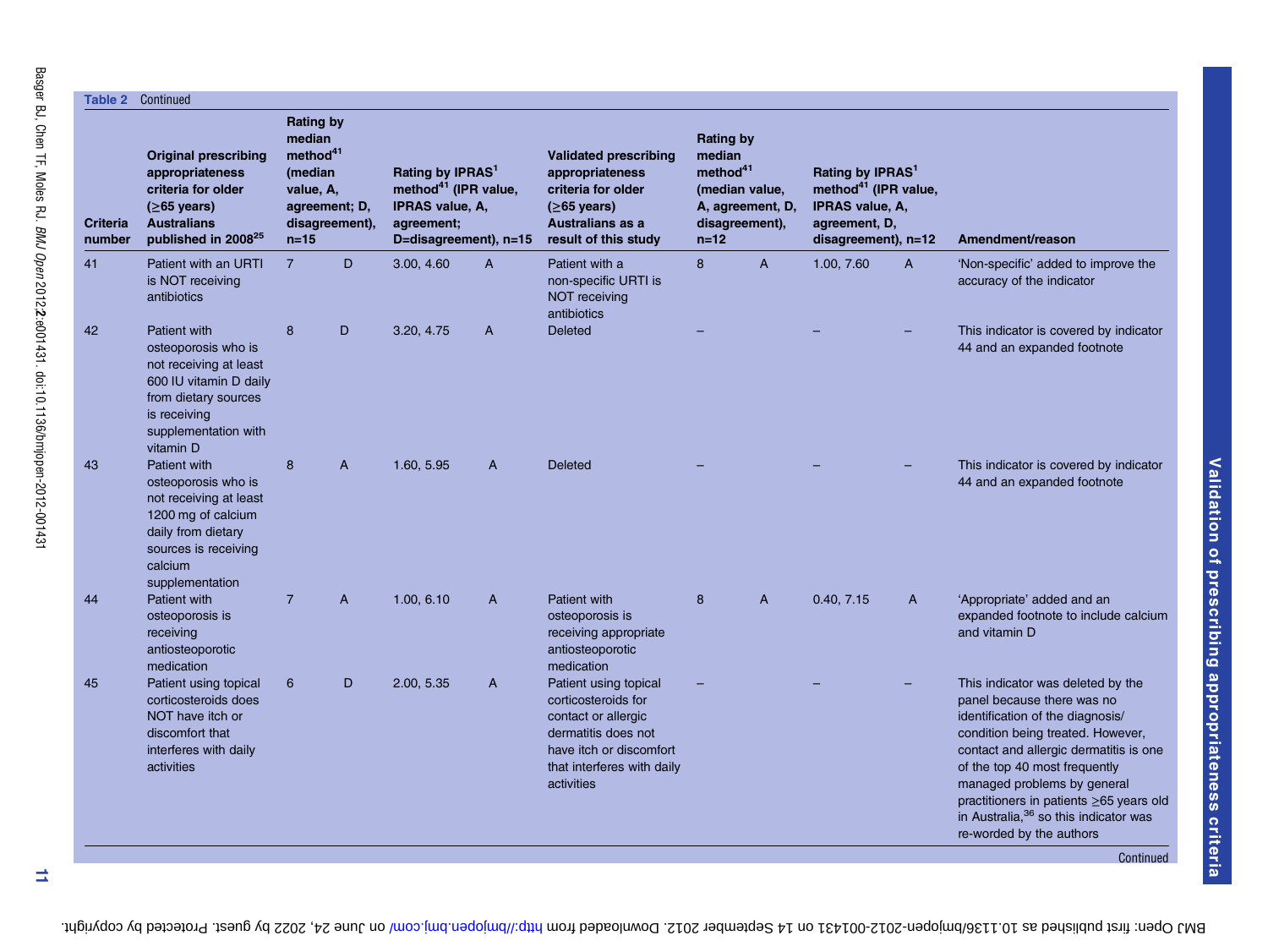|                           | <b>Table 2 Continued</b>                                                                                                                               |                                                                                        |                                 |                                                                                                                                   |                |                                                                                                                                            |                                                                |                                                      |                                                                                                                                    |              |                                                                                                                                                                                                                                                                                                                                                                                                             |
|---------------------------|--------------------------------------------------------------------------------------------------------------------------------------------------------|----------------------------------------------------------------------------------------|---------------------------------|-----------------------------------------------------------------------------------------------------------------------------------|----------------|--------------------------------------------------------------------------------------------------------------------------------------------|----------------------------------------------------------------|------------------------------------------------------|------------------------------------------------------------------------------------------------------------------------------------|--------------|-------------------------------------------------------------------------------------------------------------------------------------------------------------------------------------------------------------------------------------------------------------------------------------------------------------------------------------------------------------------------------------------------------------|
| <b>Criteria</b><br>number | <b>Original prescribing</b><br>appropriateness<br>criteria for older<br>$(≥65 \text{ years})$<br><b>Australians</b><br>published in 2008 <sup>25</sup> | <b>Rating by</b><br>median<br>method <sup>41</sup><br>(median<br>value, A,<br>$n = 15$ | agreement; D,<br>disagreement), | Rating by IPRAS <sup>1</sup><br>method <sup>41</sup> (IPR value,<br><b>IPRAS value, A.</b><br>agreement;<br>D=disagreement), n=15 |                | <b>Validated prescribing</b><br>appropriateness<br>criteria for older<br>$(≥65 \text{ years})$<br>Australians as a<br>result of this study | <b>Rating by</b><br>median<br>method <sup>41</sup><br>$n = 12$ | (median value,<br>A, agreement, D,<br>disagreement), | Rating by IPRAS <sup>1</sup><br>method <sup>41</sup> (IPR value,<br><b>IPRAS value, A,</b><br>agreement, D,<br>disagreement), n=12 |              | Amendment/reason                                                                                                                                                                                                                                                                                                                                                                                            |
| 46                        | Patient has received<br>influenza and<br>pneumococcal<br>vaccination                                                                                   | 9                                                                                      | $\overline{A}$                  | 1.00, 7.60                                                                                                                        | $\overline{A}$ | Patient has received<br>influenza and<br>pneumococcal<br>vaccination                                                                       | 9                                                              | $\overline{A}$                                       | 0.00, 8.35                                                                                                                         | $\mathsf{A}$ | No change                                                                                                                                                                                                                                                                                                                                                                                                   |
| 47                        | Patient has no<br>significant medication<br>interactions<br>(agreement between<br>two medication<br>interaction databases)                             | 8                                                                                      | D                               | 3.00, 6.10                                                                                                                        | A              | Patient has no clinically 8<br>significant medication<br>interactions (agreement<br>between two<br>medication interaction<br>databases)    |                                                                | A                                                    | 0.40, 7.15                                                                                                                         | $\mathsf{A}$ | 'Clinically' added to improve the<br>accuracy of the indicator                                                                                                                                                                                                                                                                                                                                              |
| 48                        | Patient has had no<br>significant change in<br>medications in the<br>previous 90 days                                                                  | 5                                                                                      | D                               | 1.20, 3.25                                                                                                                        | A              | <b>Deleted</b>                                                                                                                             |                                                                |                                                      |                                                                                                                                    |              | It was preferred to transfer this<br>information to the explanatory text of<br>the article                                                                                                                                                                                                                                                                                                                  |
| <b>New</b>                |                                                                                                                                                        |                                                                                        |                                 |                                                                                                                                   |                | Patient taking thyroid<br>hormone replacement<br>therapy has had a<br>serum TSH<br>measurement within<br>the previous 12 months            |                                                                |                                                      |                                                                                                                                    |              | Thyroid disease is a common<br>medical condition managed by GPs<br>in older Australians <sup>36 69</sup>                                                                                                                                                                                                                                                                                                    |
| <b>New</b>                |                                                                                                                                                        |                                                                                        |                                 |                                                                                                                                   |                | Patient with coronary<br>heart disease is taking<br>an ACEI or A2A                                                                         |                                                                |                                                      |                                                                                                                                    |              | ACEIs or A2As reduce the risk of<br>cardiovascular events <sup>70</sup> <sup>71</sup> . However,<br>a high incidence of comorbid disease<br>in CHD (commonly arthritis or<br>respiratory disease) or other clinical<br>factors (eg, dizziness or falls,<br>cognitive impairment, use of >5<br>medicines, patient preference) may<br>be more important in determining<br>medication priorities <sup>72</sup> |

ACEI, ACE inhibitor; AF, atrial fibrillation; A2A, angiotensin 2 receptor antagonist; CHD, coronary heart disease; COPD, chronic obstructive pulmonary disease; HbA1c, glycosylated haemoglobin; HF-LVSD, heart failure with left ventricular systolic dysfunction; HFPEF, heart failure with preserved ejection fraction; GI, gastrointestinal; GP, general physician; ICS, inhaled corticosteroid; IHD, ischaemic heart disease; INR, international normalized ration; IPR, interpercentile range; IPRAS, interpercentile range adjusted for symmetry; LABA, long-acting β agonist; MI, myocardial infarct; NSAID, non-steroidal anti-inflammatory drug; OA, osteoarthritis; PPI, proton pump inhibitor; SSRI, selective serotonin reuptake inhibitor; Statin, HMG-coenzyme A reductase inhibitor; TIA, transient ischaemic attack; TSH, thyroid stimulating hormone; UTI, urinary tract infection; URTI, upper respiratory tract infection.

Basger BJ, Chen TF, Moles RJ.

Basger BJ, Chen TF, Moles RJ. *BMJ Open 2012;2*:e001431. doi:10.1136/bmjppen-2012-00143

2012;2:e001431. doi:10.1136/bmjopen-2012-001431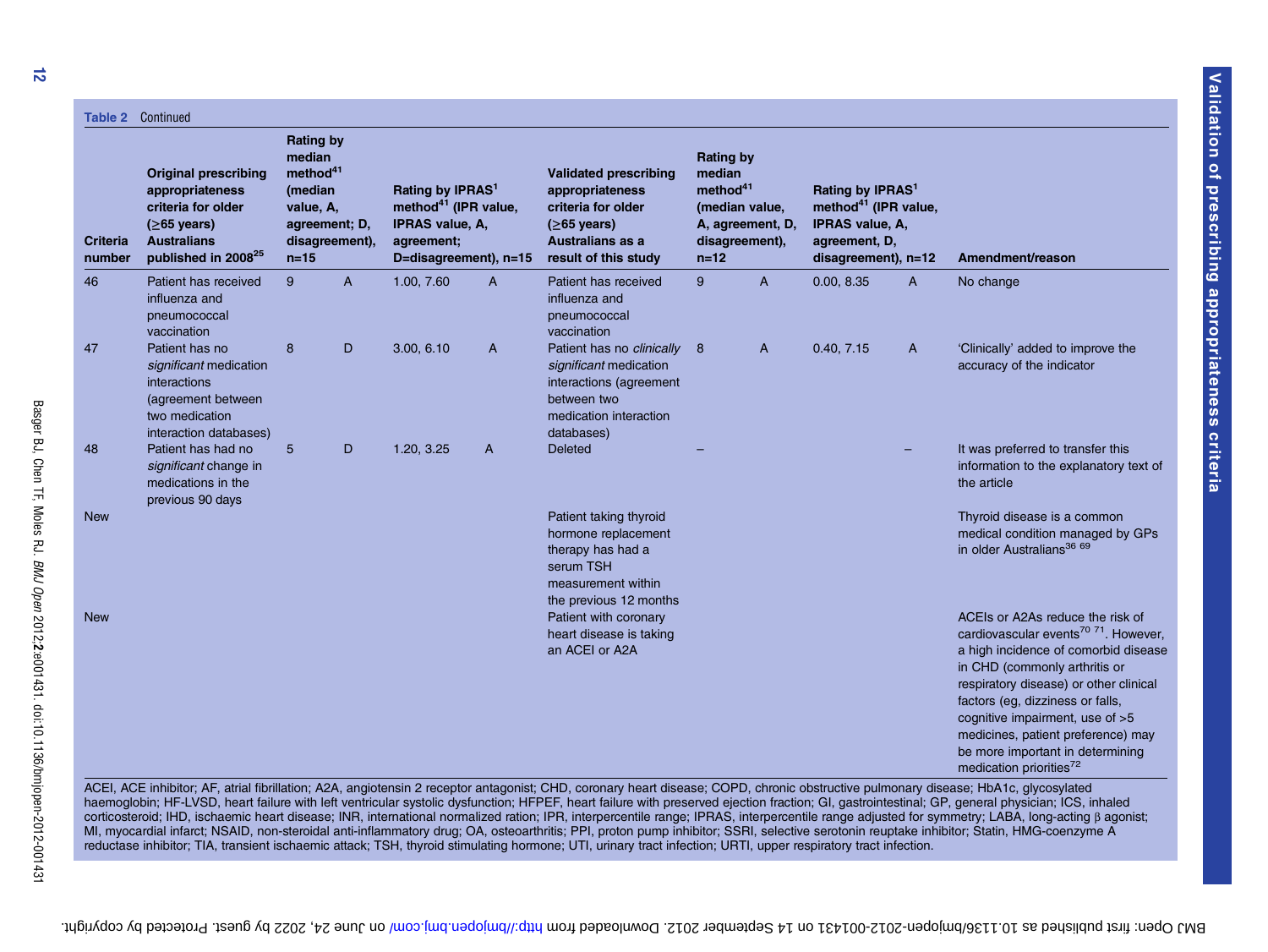| <b>Criteria</b><br>number | <b>Validated criteria</b>                                                                                                                                                        |
|---------------------------|----------------------------------------------------------------------------------------------------------------------------------------------------------------------------------|
| $\mathbf{1}$              |                                                                                                                                                                                  |
|                           | Patient taking an antihypertensive is at the target blood pressure appropriate for them*                                                                                         |
| $\overline{c}$<br>3       | Patient at high risk of a recurrent cardiovascular event is taking a statin*<br>Patient with CHD or a history of MI is taking a $\beta$ -blocker                                 |
| 4                         | Patient with CHD or a history of MI is taking an antiplatelet agent unless taking an oral anticoagulant*                                                                         |
| 5                         | Patient with CHD is taking an ACEI or A2A*                                                                                                                                       |
| 6                         | Patient with stable heart failure with HF-LVSD is taking a $\beta$ -blocker                                                                                                      |
| 7                         | Patient with stable heart failure with HF-LVSD is taking an ACEI or A2A*                                                                                                         |
| 8                         | Patient with HF-LVSD or HFPEF is NOT taking medications which may exacerbate heart failure*                                                                                      |
| 9                         | Patient with AF is taking an oral anticoagulant or an antiplatelet agent, depending on stroke risk and bleeding<br>risk*                                                         |
| 10                        | Patient taking warfarin for AF has an INR between 2 and 3                                                                                                                        |
| 11                        | Patient with a history of non-haemorrhagic stroke or TIA is taking an antiplatelet agent unless taking an                                                                        |
|                           | anticoagulant                                                                                                                                                                    |
| 12                        | Patient with risk factors for statin-induced myopathy is not taking a high dose of a high-potency statin*                                                                        |
| 13                        | Patient with cardiovascular disease is NOT taking an NSAID                                                                                                                       |
| 14                        | Patient with cardiovascular, respiratory disease or diabetes who smokes has been offered smoking cessation<br>options*                                                           |
| 15                        | Patient with type 2 diabetes and hypertension and albuminuria is taking an ACEI or A2A                                                                                           |
| 16                        | Patient with diabetes at high risk of a cardiovascular event is taking an antiplatelet agent unless on an<br>anticoagulant                                                       |
| 17                        | Patient with diabetes taking medications that may affect glycemic control is receiving regular monitoring of blood<br>glucose concentrations*                                    |
| 18                        | Patient with diabetes has had an HbA1c measurement within the previous 6 months*                                                                                                 |
| 19                        | Patient taking metformin for diabetes has had the dose adjusted for renal function*                                                                                              |
| 20                        | Patient taking thyroid hormone replacement therapy has had a serum TSH measurement within the previous<br>12 months                                                              |
| 21                        | Patient with OA pain interfering with daily activities has been trialled on regular paracetamol 2-4 g/day                                                                        |
| 22                        | Patient taking analgesic(s) has had the dose(s) titrated in order to avoid pain that interferes with daily activities                                                            |
| 23                        | Patient taking a regular opioid is on prophylactic treatment for constipation                                                                                                    |
| 24                        | Patient with risk factors for impaired renal function is NOT taking an NSAID*                                                                                                    |
| 25                        | Patient is NOT concurrently taking an ACEI or A2A, diuretic and NSAID (excluding low-dose aspirin)                                                                               |
| 26                        | Patient has NOT been taking benzodiazepines for >4 weeks*                                                                                                                        |
| 27                        | Patient with a history of falls is NOT taking psychotropic medications*                                                                                                          |
| 28                        | Patient taking an SSRI is NOT concurrently taking other medications that may contribute to serotonin toxicity*                                                                   |
| 29                        | Patient with dementia is NOT receiving anticholinergic medication*                                                                                                               |
| 30                        | Patient is not taking medication with SIGNIFICANT anticholinergic activity*                                                                                                      |
| 31                        | Patient taking a PPI is NOT taking a medication that may cause dyspepsia unless prescribed for<br>gastroprotection*                                                              |
| 32                        | Patient with COPD is NOT taking benzodiazepines                                                                                                                                  |
| 33                        | Patient with asthma using an inhaled LABA is also using an inhaled corticosteroid                                                                                                |
| 34                        | Patient using salbutamol or terbutaline inhaler more than three times per week for reversible airways disease<br>has been prescribed an ICS (except for exercise-induced asthma) |
| 35                        | Patient with asthma is NOT taking a medication that may worsen asthma*                                                                                                           |
| 36                        | Patient with a UTI is not receiving nitrofurantoin or hexamine for prophylaxis or acute treatment                                                                                |
| 37                        | Patient with a non-specific URTI is NOT receiving antibiotics*                                                                                                                   |
| 38                        | Patient with osteoporosis is receiving appropriate antiosteoporotic medication*                                                                                                  |
| 39                        | Patient has received influenza and pneumococcal vaccination                                                                                                                      |
| 40                        | Patient using topical corticosteroids for contact or allergic dermatitis does not have itch or discomfort that                                                                   |
|                           | interferes with daily activities                                                                                                                                                 |
| 41                        | Patient has no <i>clinically significant</i> medication interactions (agreement between two medication interaction<br>databases)*                                                |

A2A, angiotensin 2 receptor antagonist; ACEI, ACE inhibitor; AF, atrial fibrillation; CHD, coronary heart disease; COPD, chronic obstructive pulmonary disease; HbA1c, glycosylated haemoglobin; HF-LVSD, heart failure with left ventricular systolic dysfunction; HFPEF, heart failure with preserved ejection fraction; ICS, inhaled corticosteroid; INR, international normalised ratio; LABA, long-acting β agonist; MI, myocardial infarct; NSAID, non-steroidal anti-inflammatory drug; OA, osteoarthritis; PPI, proton pump inhibitor; SSRI, selective serotonin reuptake inhibitor; TIA, transient ischaemic attack; TSH, thyroid stimulating hormone; UTI, urinary tract infection; URTI, upper respiratory tract infection.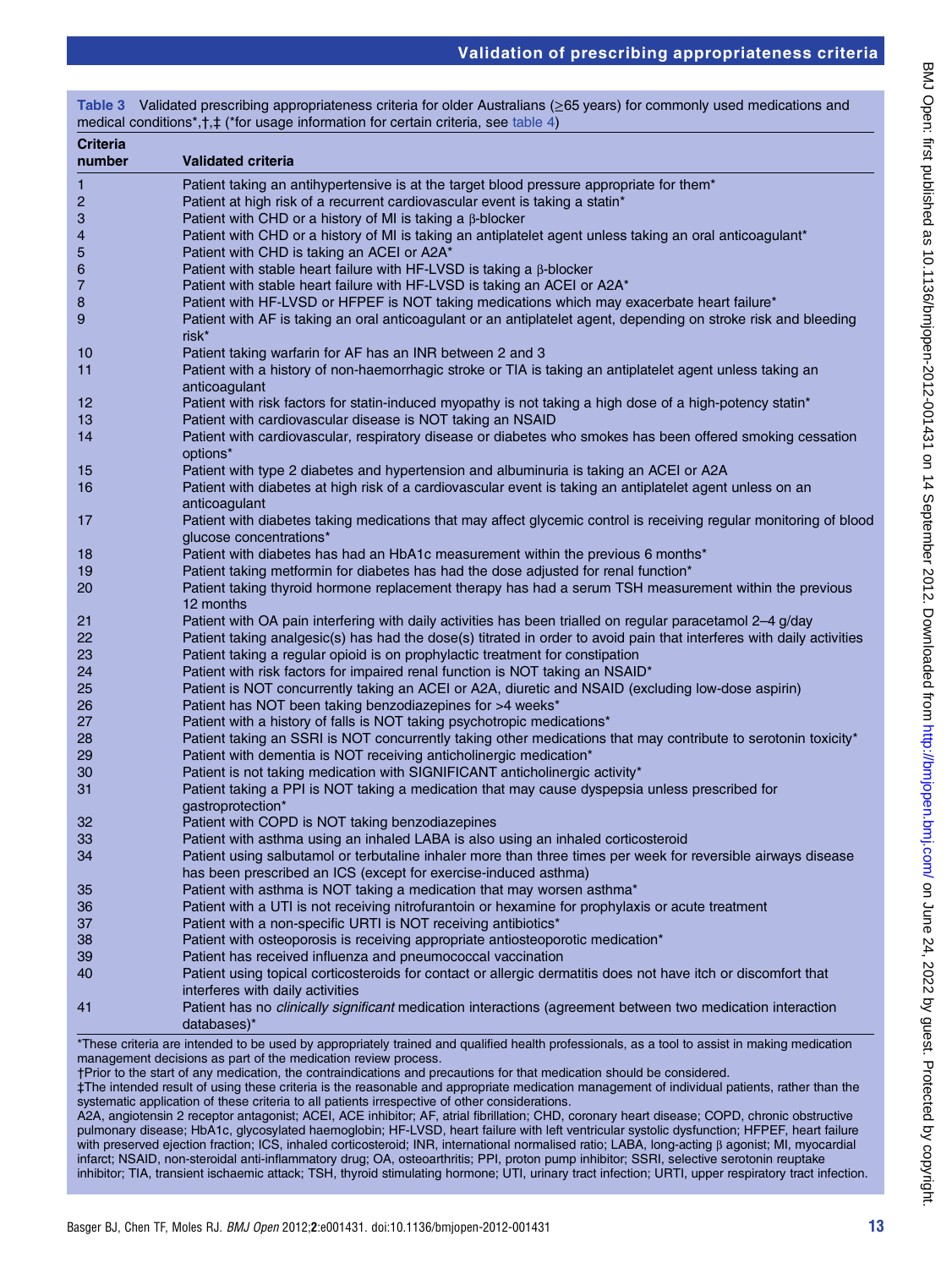#### Table 4 Criteria usage information

| <b>Criteria</b><br>number | <b>Description of issue</b>                                                          | <b>Details</b>                                                                                                                                                                                                                                                                                                                                                                                                                                                                                                                                                                                                                                                       |
|---------------------------|--------------------------------------------------------------------------------------|----------------------------------------------------------------------------------------------------------------------------------------------------------------------------------------------------------------------------------------------------------------------------------------------------------------------------------------------------------------------------------------------------------------------------------------------------------------------------------------------------------------------------------------------------------------------------------------------------------------------------------------------------------------------|
| 1                         | Blood pressure targets<br>(mm Hg)                                                    | Proteinuria >1 g/day (with or without diabetes) <125/75. CHD, diabetes,<br>chronic kidney disease, proteinuria (>300 mg/day), stroke or TIA<130/80.<br>Others <140/90. <sup>39</sup> Current blood pressure guidelines may not be appropriate<br>for all older patients, such as the oldest old; in palliative care; and for those<br>who are/become hypotensive and/or fall <sup>47 49-52</sup> 73                                                                                                                                                                                                                                                                  |
| $\overline{2}$            | Patients at high risk of a<br>cardiovascular event (>15%<br>within the next 5 years) | Age >75 years; history of diabetes, moderate or severe chronic kidney disease<br>(persistent proteinuria, GFR<60 ml/min, eGFR<45 ml/min/1.73 m <sup>2</sup> ),<br>hypercholesterolaemia (familial, TC>7.5 mmol/l), SBP≥180 or<br>DBP≥110 mm Hg, ISH (SBP≥160 and DBP≤70 mm Hg), CHD, stroke, TIA,<br>PAD, heart failure, aortic disease, LVH, family history of premature CVD. <sup>39 74</sup><br>The benefits of statins and risks of adverse effects are uncertain towards the<br>end of life <sup>75</sup>                                                                                                                                                       |
| 4                         | Antiplatelet agents and oral<br>anticoagulants                                       | Antiplatelet agents: aspirin, clopidogrel, dipyridamole and ticlopidine. Oral<br>anticoagulants: dabigatran, phenindione, rivaroxaban and warfarin                                                                                                                                                                                                                                                                                                                                                                                                                                                                                                                   |
| 5                         | Use of ACEI or A2A in CHD                                                            | A high incidence of comorbid disease in CHD (typically arthritis and/or<br>respiratory disease) or other clinical factors (eg, dizziness or falls, cognitive<br>impairment, use of >5 medicines, patient preference) may be considerations in<br>determining medication prescribing priorities <sup>30</sup> 34 72                                                                                                                                                                                                                                                                                                                                                   |
| 8                         | Medications that may<br>exacerbate heart failure                                     | HF-LVSD: anti-arrhythmic medicines (except for heart failure-specific<br>β-blockers and amiodarone), non-dihydropyridine calcium-channel blockers<br>(eg, verapamil or diltiazem), clozapine, corticosteroids, NSAIDs (excluding<br>low-dose aspirin), thiazolidinediones, TNF- $\alpha$ inhibitors, topical β-blockers<br>(when added to systemic $\beta$ -blockers), tricyclic antidepressants. <sup>49 76</sup> 77 HFPEF:<br>venodilators (eg, isosorbide dinitrate), potent arterial vasodilators (eg,<br>hydrallazine), digoxin (unless AF), excessive use of diuretics. Note; verapamil<br>and diltiazem may improve diastolic function in HFPEF <sup>60</sup> |
| 9                         | Stroke risk and bleeding risk                                                        | Stroke risk can be calculated using CHADS <sub>2</sub> or CHA <sub>2</sub> DS <sub>2</sub> -VASc. <sup>78</sup> Risk<br>factors for coumarin-related bleeding complications: advanced age,<br>uncontrolled hypertension, history of MI or IHD, cerebrovascular disease,<br>anaemia or a history of bleeding, concomitant use of aspirin/polypharmacy <sup>79</sup>                                                                                                                                                                                                                                                                                                   |
| 12                        | Risk factors for statin<br>myopathy; high dose of<br>high-potency statins            | Age >70 years, presence of disease states (diabetes, hypothyroidism, renal<br>and hepatic disease), concurrent use of ciclosporin, fibrates, CYP3A4<br>inhibitors (eg, diltiazem, macrolides, protease inhibitors, verapamil (except for<br>pravastatin and rosuvastatin), severe intercurrent illness (infection, trauma and<br>metabolic disorder), dose > 40 mg daily. High dose of high-potency statins;<br>≥40 mg atorvastatin or simvastatin; >10 mg rosuvastatin <sup>39 80</sup>                                                                                                                                                                             |
| 14                        | Smoking cessation options                                                            | Counselling (extended, brief, telephone), support services (professional,<br>family, social, work), pharmacotherapy                                                                                                                                                                                                                                                                                                                                                                                                                                                                                                                                                  |
| 17                        | Medications that may affect<br>glycaemic control                                     | Increase blood glucose: baclofen, clozapine, ciclosporin, glucocorticoids,<br>haloperidol, olanzapine, paliperidone, phenytoin, protease inhibitors,<br>quetiapine, risperidone, sirolimus, tacrolimus and tricyclic antidepressants.<br>Decrease blood glucose: excessive alcohol, disopyramide, perhexiline,<br>quinine, trimethoprim/sulphamethoxazole <sup>39</sup>                                                                                                                                                                                                                                                                                              |
| 18                        | Six-monthly HbA1c<br>measurements                                                    | Treatment intensification in response to less than optimally controlled HbA1c<br>may be inappropriate in patients with limited life expectancy or in frail older<br>patients <sup>81</sup> 82                                                                                                                                                                                                                                                                                                                                                                                                                                                                        |
| 19                        | Metformin dose                                                                       | Based on creatinine clearance: 60-90 ml/min, maximum 2 g daily; 30-60 ml/<br>min, maximum 1 g daily; <30 ml/min avoid use. <sup>39</sup> Based on eGFR: review<br>dose if eGFR<45 ml/min/1.73 m <sup>2</sup> ; avoid if eGFR<30 ml/min/1.73 m <sup>2 as</sup>                                                                                                                                                                                                                                                                                                                                                                                                        |
| 24                        | Risk factors for impaired renal<br>function                                          | Volume depletion, age >60 years, salt-restricted diet, concomitant use of<br>ACEIs, A2As, ciclosporin or aspirin, GFR ≤60 ml/min, cirrhosis, heart failure <sup>84</sup>                                                                                                                                                                                                                                                                                                                                                                                                                                                                                             |
| 26                        | Benzodiazepine use                                                                   | Benzodiazepines increase the risk of oversedation, ataxia, confusion, falls,<br>respiratory depression and short-term memory impairment, and are<br>recommended for short-term use only <sup>39</sup>                                                                                                                                                                                                                                                                                                                                                                                                                                                                |
| 27                        | Falls and psychotropic<br>medications                                                | Psychotropic medications=antidepressants (all), anxiolytics/hypnotics,<br>antipsychotics. <sup>85</sup> 86 Medications causing (postural) hypotension<br>Continued                                                                                                                                                                                                                                                                                                                                                                                                                                                                                                   |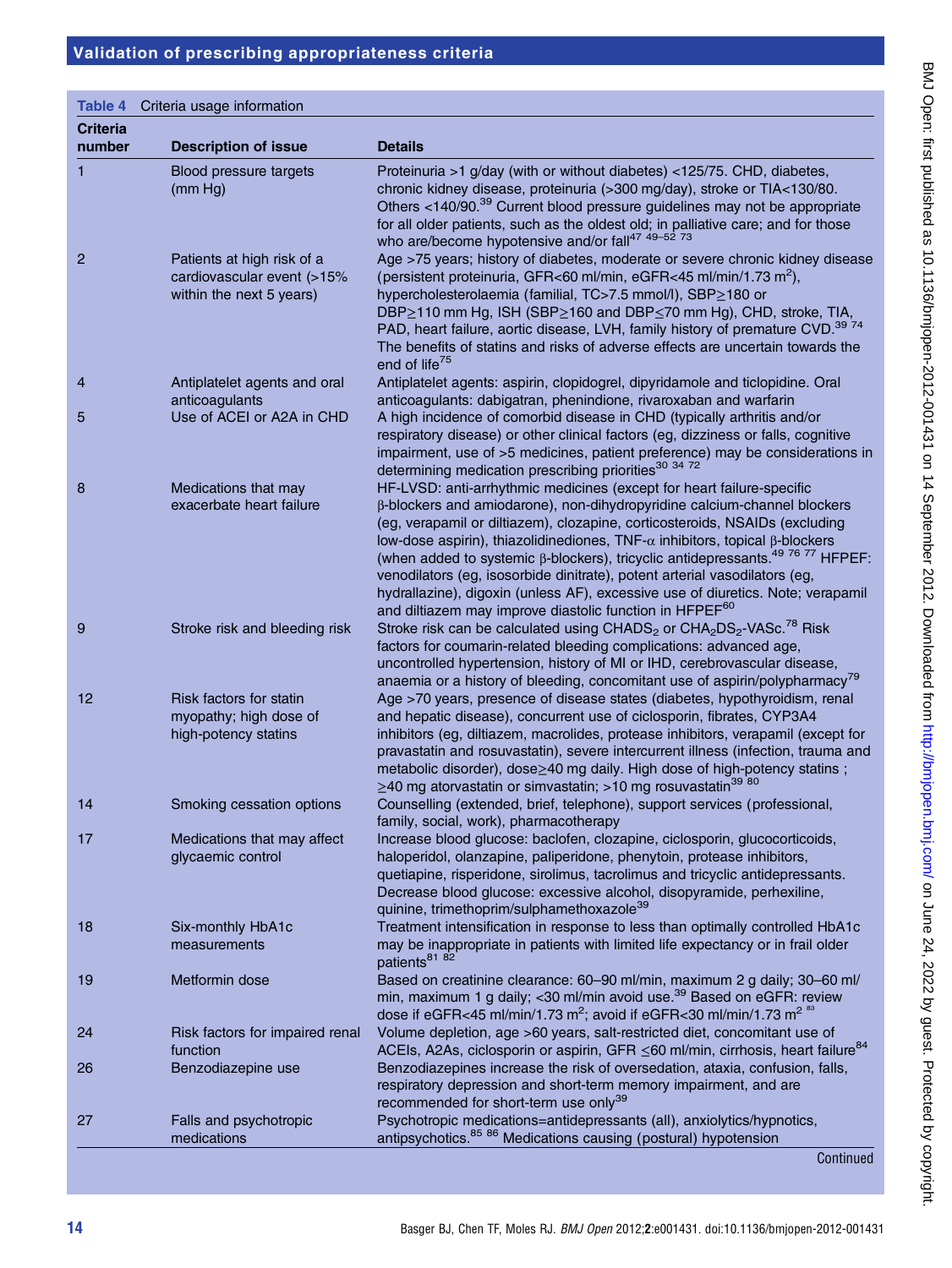| <b>Table 4</b>            | Continued                                                            |                                                                                                                                                                                                                                                                                                                                                                                                                                                                                                                                                                                                                                                                                                                                                                                                                                                                                                                                                                                                                                                                                                           |
|---------------------------|----------------------------------------------------------------------|-----------------------------------------------------------------------------------------------------------------------------------------------------------------------------------------------------------------------------------------------------------------------------------------------------------------------------------------------------------------------------------------------------------------------------------------------------------------------------------------------------------------------------------------------------------------------------------------------------------------------------------------------------------------------------------------------------------------------------------------------------------------------------------------------------------------------------------------------------------------------------------------------------------------------------------------------------------------------------------------------------------------------------------------------------------------------------------------------------------|
| <b>Criteria</b><br>number | <b>Description of issue</b>                                          | <b>Details</b>                                                                                                                                                                                                                                                                                                                                                                                                                                                                                                                                                                                                                                                                                                                                                                                                                                                                                                                                                                                                                                                                                            |
| 28                        | Medications that may<br>contribute to serotonin                      | (eg, cardiovascular medicines) or cognitive impairment (eg, opioids) may also<br>increase the risk of falls <sup>49 87</sup><br>Antidepressants: desvenlafaxine, duloxetine, St John's wort, MAOIs (including<br>moclobemide), SSRIs, TCAs, venlafaxine. Opioids: dextromethorphan,                                                                                                                                                                                                                                                                                                                                                                                                                                                                                                                                                                                                                                                                                                                                                                                                                       |
| 29 and 30                 | syndrome<br>Medications with significant<br>anticholinergic activity | fentanyl, pethidine, tramadol. Others: selegiline, linezolid, lithium, tryptophan <sup>39</sup><br>Amantadine, amitriptyline, atropine*, belladonna alkaloids*, benzhexol,<br>benztropine, biperiden, brompheniramine*, chlorpheniramine, chlorpromazine,<br>clomipramine, clozapine, cyclizine, cyclopentolate, cyproheptadine*,                                                                                                                                                                                                                                                                                                                                                                                                                                                                                                                                                                                                                                                                                                                                                                         |
|                           |                                                                      | darifenacin, dexchlorpheniramine*, dimenhydrinate*, diphenhydramine*,<br>disopyramide, dothiepin, doxepin, glycopyrrolate, homatropine, hyoscine*<br>(butylbromide or hydrobromide), imipramine, ipratropium (nebulised),<br>mianserin, nortriptyline, olanzapine, orphenadrine, oxybutynin, pericyazine,<br>pheniramine*, pimozide, pizotifen, prochlorperazine, promethazine*,<br>propantheline, solifenacin, tiotropium, tolterodine, trimeprazine*, trimipramine,<br>triprolidine*, tropicamide (*available over-the-counter in Australia) <sup>39</sup>                                                                                                                                                                                                                                                                                                                                                                                                                                                                                                                                              |
| 31                        | Medications that may cause<br>dyspepsia                              | Drugs with anticholinergic effects, aspirin, benzodiazepines, bisphosphonates,<br>calcium channel antagonists, oral corticosteroids, dopaminergic drugs,<br>doxycycline, erythromycin, ferrous sulphate, nitrates, NSAIDs, potassium<br>chloride (slow release) <sup>38</sup> 39 49 88                                                                                                                                                                                                                                                                                                                                                                                                                                                                                                                                                                                                                                                                                                                                                                                                                    |
| 35                        | Medications that may worsen<br>asthma                                | Aspirin, β-blockers (including eye drops), carbamazepine, echinacea, NSAIDs,<br>royal jelly <sup>39 89</sup>                                                                                                                                                                                                                                                                                                                                                                                                                                                                                                                                                                                                                                                                                                                                                                                                                                                                                                                                                                                              |
| 38                        | Non-specific URTI                                                    | Acute bronchitis, pharyngitis, tonsillitis, non-suppurative otitis media and<br>sinusitis <sup>38</sup>                                                                                                                                                                                                                                                                                                                                                                                                                                                                                                                                                                                                                                                                                                                                                                                                                                                                                                                                                                                                   |
| 39                        | Appropriate antiosteoporotic<br>medication                           | RDI of calcium from dietary sources and/or supplements=1300-1500 mg daily.<br>RDI for vitamin D from sunlight and/or dietary sources and/or<br>supplements=600 IU daily. Antiosteoporotic medication=bisphosphonates,<br>calcitriol, denosumab, HRT, raloxifene, strontium, teriparatide. <sup>39</sup> Evidence for<br>fracture risk reduction in women ≥75 years is either absent or lacking in NVF<br>for alendronate, risedronate and teriparatide, and in HF for alendronate,<br>risedronate, zoledronic acid and teriparatide. There are no data available for<br>denosumab in VF, NVF or HF. <sup>90</sup> The optimal duration of bisphosphonate<br>therapy is uncertain. Evidence supports the use of strontium for 5 years,<br>raloxifene for 4 years and zoledronic acid and denosumab for 3 years.<br>Exposure to teriparatide should be limited to 18 months. <sup>91</sup> Data are limited for<br>non-ambulatory patients and those with significant comorbidities. <sup>92</sup> It should<br>be noted that bone strength is only one of many determinants of fracture risk <sup>93</sup> |
| 42                        | Clinically significant<br>medication interactions                    | Medication interactions that may interfere with the outcome of therapy                                                                                                                                                                                                                                                                                                                                                                                                                                                                                                                                                                                                                                                                                                                                                                                                                                                                                                                                                                                                                                    |

A2A, angiotensin 2 receptor antagonist; ACEI, ACE inhibitor; AF, atrial fibrillation; CHADS<sub>2</sub>, cardiac failure, hypertension, age, diabetes, stroke (doubled); CHA2DS2-VASc, cardiac failure or dysfunction, hypertension, age over 75 years (doubled), diabetes, stroke (doubled), vascular disease, age 65–74 years, sex category (female); CHD, coronary heart disease; CVD, cardiovascular disease; DBP, diastolic blood pressure; GFR, glomerular filtration rate; HF, hip fracture; HF-LVSD, heart failure with left ventricular systolic dysfunction; HFPEF, heart failure with preserved ejection fraction; HRT, hormone replacement therapy; IHD, ischaemic heart disease; ISH, isolated systolic hypertension; LVH, left ventricular hypertrophy; MAOI, monoamine oxidase inhibitor; MI, myocardial infarct; NSAID, non-steroidal anti-inflammatory drug; NVF, non-vertebral fracture; PAD, peripheral arterial disease; RDI, recommended daily intake; SBP, systolic blood pressure; SSRI, selective serotonin reuptake inhibitor; TC, total cholesterol; TCA, tricyclic antidepressant; TIA, transient ischaemic attack; TNF, tumour necrosis factor; URTI, upper respiratory tract infection; VF, vertebral fracture.

diabetes and cardiovascular disease<sup>96</sup>  $97$ —diseaseoriented and drug-orientated criteria such as ours have shown good content, face, concurrent and predictive validity and operational feasibility, as well as use for internal and external quality assessment in both ambulatory and hospital care.<sup>35</sup> Evidence–practice gaps in Australia have been identified in other areas besides diabetes and cardiovascular disease, such as in asthma, pain and vaccination status.9 98–<sup>101</sup> The existence of these gaps formed part of the developmental process for these criteria.

#### Prescribing appropriateness tools in Australia

Appropriateness of prescribing has been assessed by measures that are explicit or implicit, in an effort to identify and reduce DRPs.<sup>102</sup> In Australia, both types of measures have been used.<sup>103-107</sup> However, they have been imported into the Australian healthcare environment, with consequent shortcomings related to both the intrinsic nature of the measure, as well as environment compatibility issues. For example, in a study evaluating the impact of Home Medicine Reviews on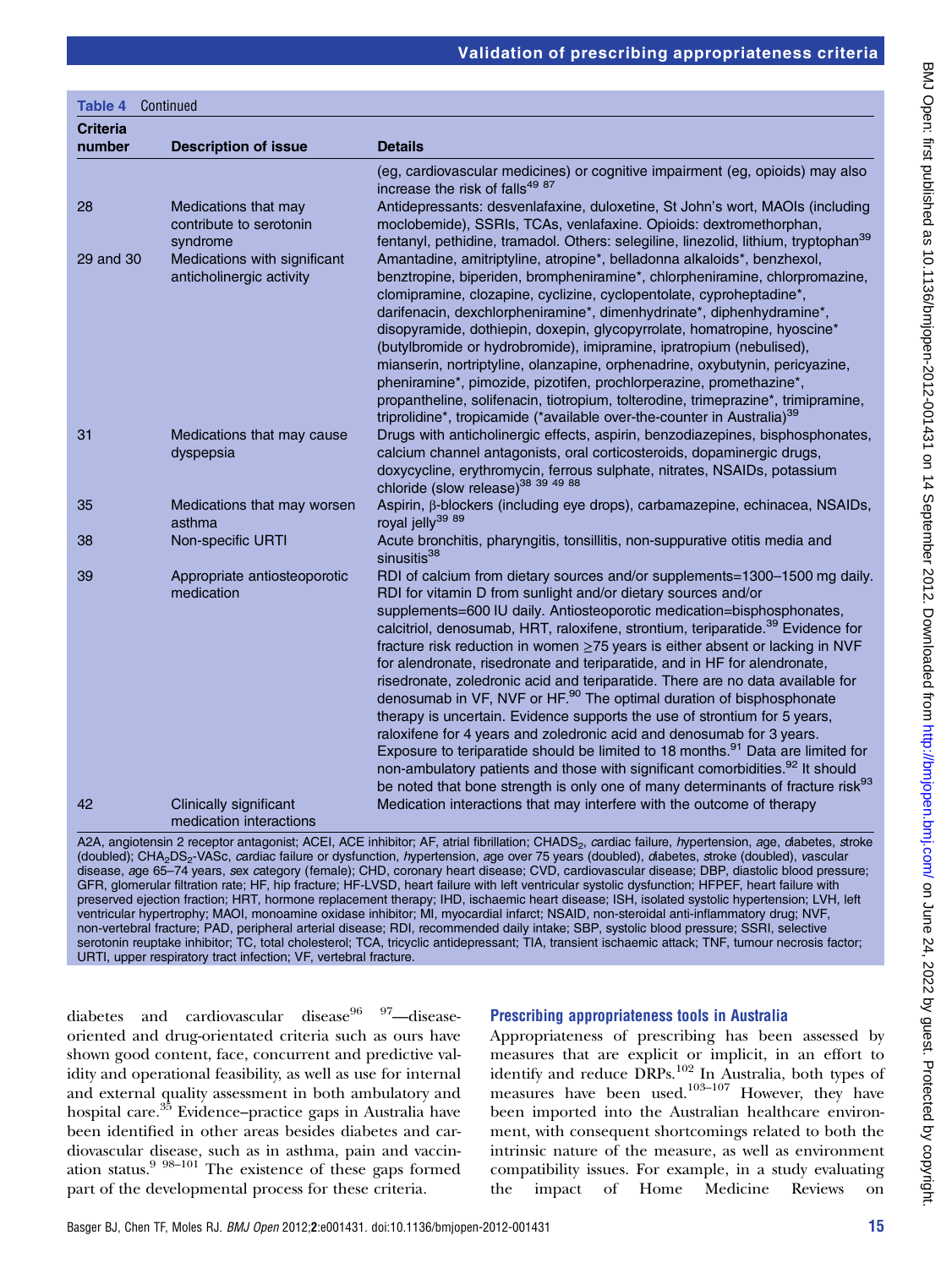appropriateness of prescribing, a significant number of recommendations made regarding the need for monitoring and addition of missing therapy were found to have no impact on explicitly derived scores using the Medication Appropriateness Index, $103$  due to the intrinsic shortcomings of this tool. This is not a tool that gives precise guidance in relation to specific medicines.<sup>13</sup>

The Beers criteria,<sup>108</sup> perhaps the tool most widely used to assess inappropriate prescribing in older people, has been used in Australia, but requires modification to exclude medicines not listed for government subsidy.<sup>107</sup> This is because medicine availability and use in Australia is largely determined by the Australian Pharmaceutical Benefits Scheme<sup>37</sup>. Other Australian studies have found that some medicines listed as inappropriate by Beers may be appropriate for certain older people according to Australian practice; $105$  many medicines listed by Beers are not available in Australia; and that some medicines considered inappropriate in Australia are not listed by Beers.<sup>106</sup> Disagreement between Beers and other criteria, such as the improving prescribing in the elderly tool, have been identified.<sup>109</sup>

The Beers criteria was recently updated, $22$  with approximately half the medicines listed being unavailable in Australia. Further, almost three quarters of the diseases or syndromes listed are not among the 40 problems most frequently managed in patients over 65 years of age by Australian general practitioners.<sup>97</sup> Beers still contains recommendations to avoid some medicines that are recommended for certain older people in Australia such as amiodarone, and it has recently been shown that rhythm control in older patients with atrial fibrillation may be more effective than rate control in reducing mortality over the long term.<sup>110</sup> Reviews of explicit and implicit criteria have identified these and other problems such as failure to address drug–drug interactions and drug duplication, errors in recommendations, underrepresentation of certain drug categories, inclusion of infrequently prescribed drugs, criteria that are inapplicable for all situations, disagreement between criteria and lack of organisation of criteria.45 102 111

This has resulted in the development by others of criteria more suited to their own particular healthcare environment.<sup>112 113</sup> Nationally based criteria have been described as the most desirable type of criteria, as they do not necessitate adaptation to local guidelines or national formularies before they can be used with confidence.<sup>32</sup> In 2008, we therefore sought to construct and validate a set of prescribing appropriateness criteria relevant to the Australian healthcare environment. Our development process differed from most other tools<sup>21</sup> <sup>108</sup> <sup>112–117</sup> as it did not initially involve a consensus panel, which has now been addressed. This development process also resulted in criteria unavailable in other tools such as monitoring, underprescribing, need for additional tests, evaluation of smoking and vaccination status, and certain drug interactions.32 45 102 Because we have generally named drug classes rather

than specific drugs (table 3), and targeted common medical conditions found in older patients, 118 119 we anticipate that our work may have some international usefulness.

Despite a desire in Australia to develop decision support tools to improve healthcare quality, $120$  progress has consisted of the development of a limited number of non-age specific structure and process indicator lists for use in hospitals and general practice.40 121–<sup>123</sup> Many of these lists require updating.32 113 124 Currently, there is no Australian prescribing appropriateness criteria list to assist in improving medication management in older people. The usefulness of such an approach has been acknowledged, together with other approaches such as medication review.125

#### Co-morbidity

Over 80% of older Australians have three or more chronic conditions,<sup>96</sup> with Australian general practitioners shown to be dealing more frequently with patients presenting with three or four problems in the year 2009–  $2010$  compared with  $2000-2001$ .<sup>126</sup> Comorbidity is associated with poor quality of life, physical disability, high healthcare use, multiple medicines with consequent increased risk of adverse drug events, fragmentation of care and increased mortality.<sup>119</sup> <sup>127</sup> Yet most Australian guidelines for chronic diseases do not modify or discuss the applicability of their recommendations to older patients with multiple comorbid conditions.<sup>34</sup> This situation is not restricted to Australia.<sup>127 128</sup> Because the risk of harm in older patients increases in proportion to the number of treatments prescribed, prioritisation of therapeutic goals is necessary. For example, coronary heart disease (CHD) is an important morbidity in Australia<sup>77 96</sup> for which treatment with ACE inhibitors or angiotensin 2 antagonists has been recommended to reduce the risk of cardiovascular events.70 71 Other criteria derived outside Australia such as STOPP/START do not include this recommendation.<sup>21</sup> However, the presence of comorbidity in CHD (commonly arthritis or respiratory disease) or other clinical factors (such as dizziness, falls or patient preference) may mean that medicines such as these are never started, due to consideration of other factors. While we wished to identify problems such as these, the ultimate decision regarding medicine use should always be made on a case-by-case basis based on clinical experience, a discussion between the healthcare professional and the patient, and best available evidence. $72$  Issues such as these may run counter to recommendations of disease-specific, evidence-based guidelines.<sup>34</sup> Addition of our criteria with this associated usage information (table 4) to the implicit processes of Australian medication review may assist in addressing the problem of comorbidity.

#### The oldest old

Knowledge about the state of health and function of the oldest old is limited,<sup>129</sup> with research on their drug use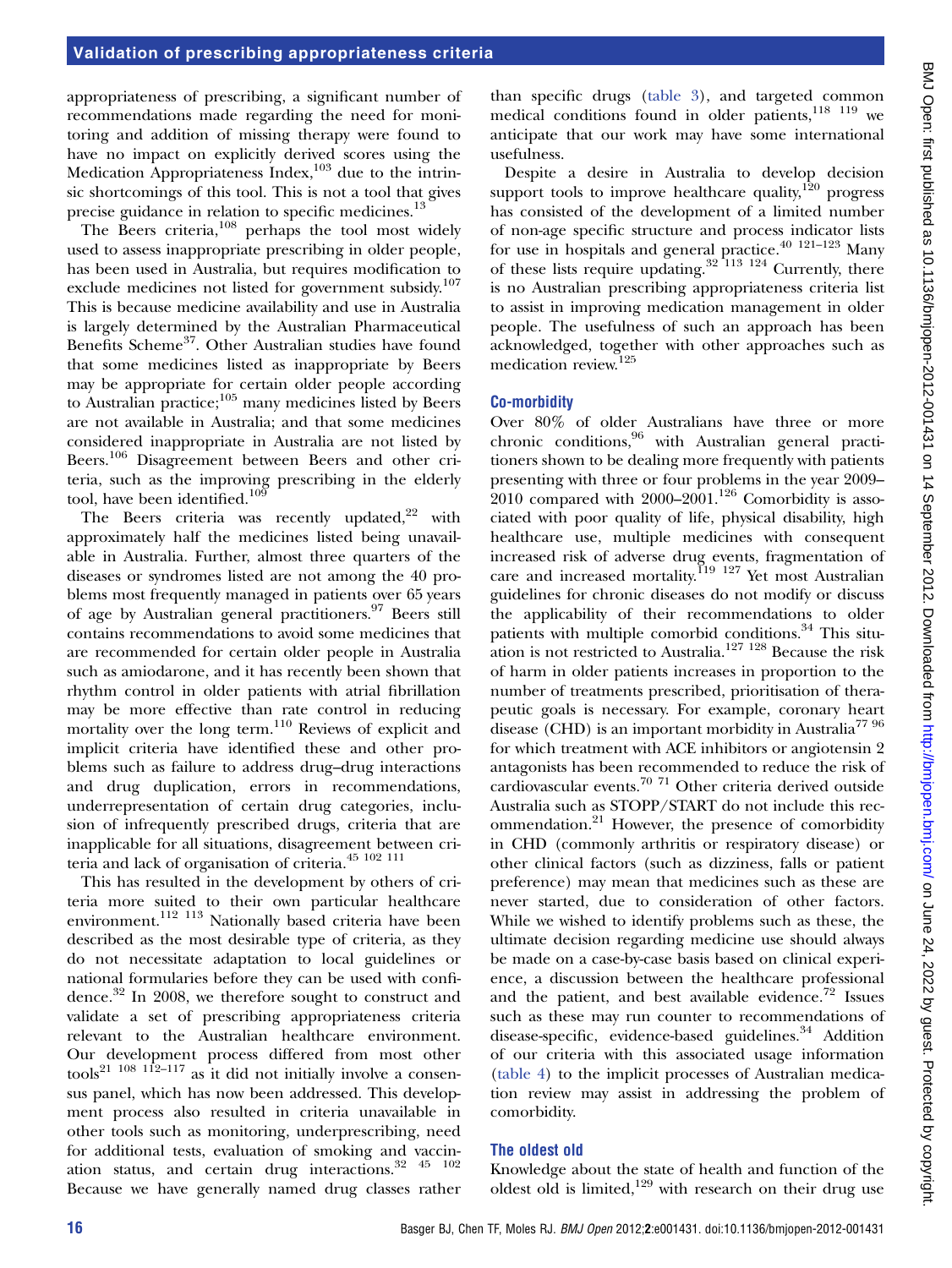being scarce, and often based on small and selected samples without comparison with other age groups. $130 131$ We know that older patients in general are underrepresented in clinical trials, so that disease-specific guideline recommendations based on evidence may not apply to older cohorts.<sup>34</sup> For example, undertreatment with antiosteoporotic medicines has been identified as a significant evidence–practice gap in Australia.<sup>98</sup> While STOPP/START criteria recommend calcium and vitamin  $D$  supplements,<sup>21</sup> no recommendations for more specific medicines are made. Further, evidence available for fracture risk reduction has been reported to differ with age.<sup>90</sup> Similarly, blood pressure targets appropriate for older patients may not be appropriate for the oldest old, $50$  with adverse effects for antihypertensives found to be among the most frequent in centenarians.<sup>132</sup> Issues regarding the oldest old appear in table 4, criteria 1, 2, 9, 18 and 39. We have attempted to achieve the advantages of using mostly explicit criteria, such as ease of application, with the addition of application information (tables 2 and 4) unavailable in our previous criteria set.

#### Rationale for the use of the RAND/UCLA appropriateness method

The RAND/UCLA appropriateness method has been used to rate lists ranging up to over 3000 indications, where panellists have been asked to use the clinical literature and their best clinical judgement to assess the appropriateness of performing a procedure. To do this, they have rated various clinical scenarios.46 While the number and type of our criteria may differ to this, similar criteria have been developed using the RAND/ UCLA method. For example, in the development of indicators for patients undergoing total hip or total knee replacement, 1 of the 68 indicators stated that for such patients, 'deep venous thrombosis prophylaxis should be provided for a minimum of 2 weeks after hospital discharge'. <sup>43</sup> In the development of indicators for hazardous prescribing for general physicians (GPs) using this method, 1 of the 34 indicators identified the hazardous use of 'NSAID in a patient with heart failure'.<sup>44</sup> We therefore followed a similar protocol.

#### Nature of decision support tools

Panel members emphasised that criteria may not provide definitive answers, instead indicating potential problems that might need addressing, due to a perceived unacceptable variation in care.<sup>133</sup> While performance indicators are designed to measure the result of statements made in clinical practice guidelines, these guidelines often provide recommendations for care independent of other considerations such as multiple comorbidities, advanced age, frailty, patient preferences, disease burden or limited life expectancy.<sup>134–136</sup> In such cases, less stringent goals, deprescribing or non-prescription may be more

appropriate.<sup>15 81 137</sup> For example, a frail older patient with multiple comorbidities and one or more functional impairments may have a life expectancy of approximately 2 years or less.<sup>75</sup> This raises the question of whether failure to intensify treatment $81$  or to underuse evidencebased therapies $138$  reflects appropriate clinical judgement or an inappropriate care gap. The panel felt strongly that use of indicators, guidelines or criteria providing clinical decision support should never replace critical thinking in patient care.<sup>139</sup>

#### Strengths and weaknesses

We have followed a recommended approach<sup>120</sup> by suggesting criteria for which high-quality evidence exists linking best practice with improved outcomes; where there are established evidence–practice gaps $^{98}$   $^{99}$ ; and where the health conditions impose the greatest burden on the healthcare system. We used a validated consensus method, an expert panel of varied specialisation, and criteria written with the aim of conciseness and clarity.

In addition to face and content validity, these validated criteria, much like performance indicators, will require further developmental work to provide evidence of their acceptability, operational feasibility, reliability and degree of predictive validity.<sup>35 133</sup> Some of this work has already started with the original criteria.<sup>95</sup> Further, these criteria only cover commonly occurring medicines and medical conditions. In addition, judgements made by an expert panel may not be representative of all healthcare professionals.

#### Intended use

These validated criteria are intended for use by healthcare providers to enhance the quality of the Australian medication review process, for quality improvement, educational purposes and internal audit. They are also intended for external quality assessment, such as use by policy makers and for public reporting. Stakeholder involvement will be critical to facilitate local uptake and encourage further research into the effects on health outcomes.125

#### **CONCLUSION**

This study validated 41 prescribing appropriateness criteria to assist in identifying DRPs in older  $(\geq 65 \text{ years})$ Australians. These criteria are intended to represent an addition to the medication management skill set that includes consideration of limited life expectancy, evidence base in the oldest old, drug burden and care coordination, patient and care-giver education, empowerment for self management, and shared decision-making. These skills are far from a 'do everything for everyone' philosophy, where aggressive treatment may encourage more care, not more appropriate care.<sup>31</sup>  $135$  Despite the presence of clinical decision support tools, healthcare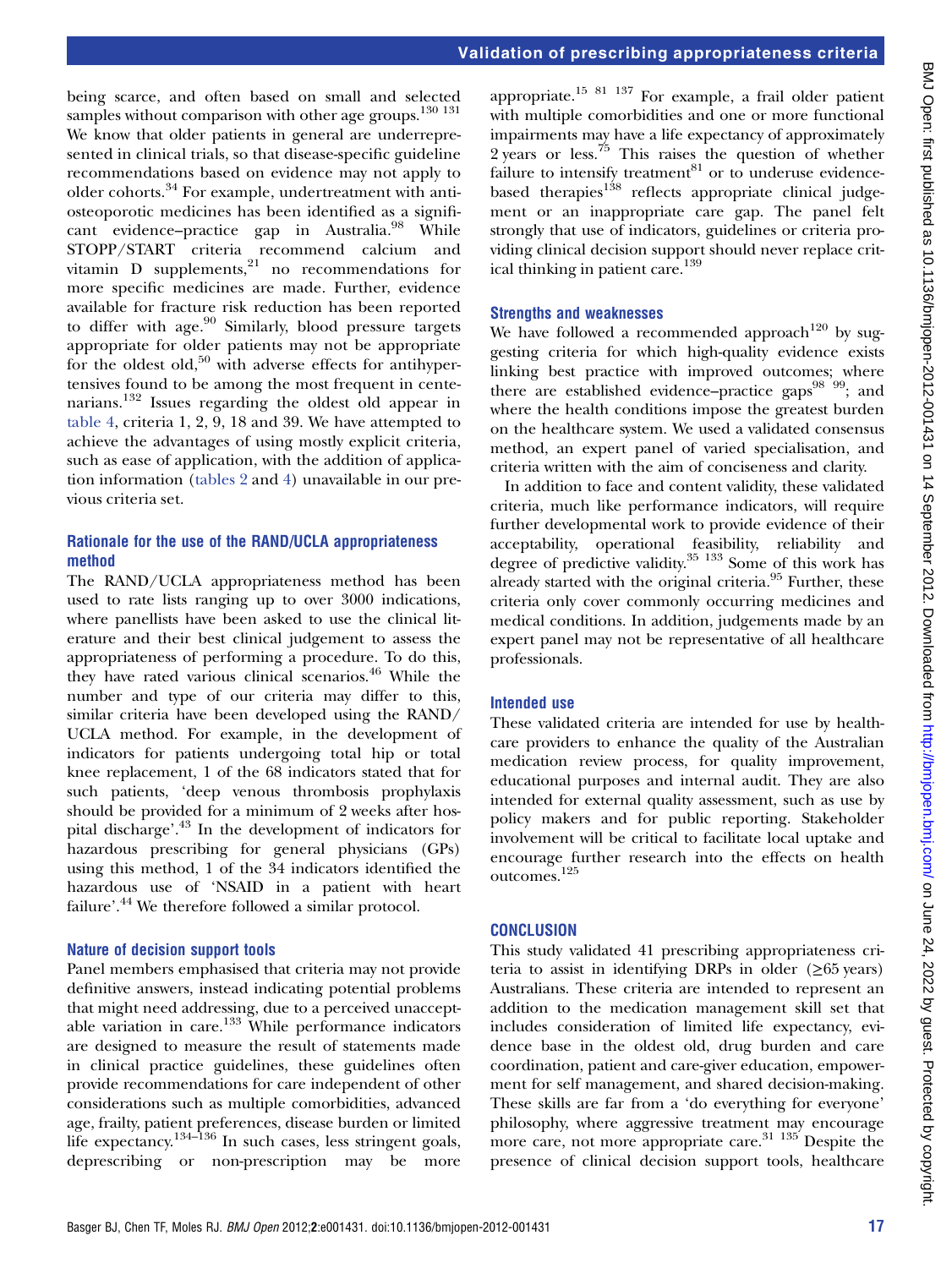providers need to know how to think about clinical problems, not just what to think.<sup>139</sup>

Contributors BJB designed and organised the study, analysed and interpreted the data and drafted the manuscript. TFC and RJM made substantial contributions to the conception, design, analysis and interpretation of the data and to critically revising the draft. All authors take responsibility for the accuracy and integrity of the study. All authors have given final approval of the version to be published.

#### Competing interests None.

Ethics approval Human Research Ethics Committee of the University of Sydney.

Provenance and peer review Not commissioned; externally peer reviewed.

Data sharing statement No additional data are available.

#### **REFERENCES**

- 1. Kwint H-F, Faber A, Gussekloo J, et al. Effects of medication review on drug-related problems in patients using automated drug-dispensing systems. Drugs Aging 2011;28:305–14.
- 2. Ellitt GR, Engblom E, Aslani P, et al. Drug related problems after discharge from an Australian teaching hospital. Pharm World Sci 2010;32:622–30.
- 3. Nishtala PS, McLachlan AJ, Bell JS, et al. A retrospective study of drug-related problems in Australian aged care homes: medication reviews involving pharmacists and general practitioners J Eval Clin Pract 2011;17:97–103.
- 4. Stafford AC, Tenni PC, Peterson GM, et al. Drug-related problems identified in medication reviews by Australian pharmacists. Pharm World Sci 2009;31:216–23.
- 5. Hilmer SN, Gnjidic D. The effects of polypharmacy in older adults. Clin Pharmacol Ther 2009;85:86–8.
- 6. Pirmohamed M, James S, Meakin S, et al. Adverse drug reactions as cause of admission to hospital: prospective analysis of 18 820 patients. BMJ 2004;329:15–19.
- 7. Kongkaew C, Noyce PR, Ashcroft DM. Hospital admissions associated with adverse drug reactions: a systematic review of prospective observational studies. Ann Pharmacother 2008;42:1017–25.
- Castelino RL, Chen TF, Guddattu V, et al. Use of evidence-based therapy for the prevention of cardiovascular events among older people. Eval Health Prof 2010;33:276–301.
- 9. Heeley EL, Peiris DP, Patel AA, et al. Cardiovascular risk perception and evidence-practice gaps in Australian general practice (the AusHEART study). MJA 2010;192:254–9.
- 10. National Institute of Clinical Studies, Australian Government. Evidence-practice gaps report, vol. 1. A review of developments 2004–2007. 2008. [http://www.nhmrc.gov.au/nics/materials-and](http://www.nhmrc.gov.au/nics/materials-and-resources/evidence-practice-gaps-report-volume-one-review-developments-2004–2007)[resources/evidence-practice-gaps-report-volume-one-review](http://www.nhmrc.gov.au/nics/materials-and-resources/evidence-practice-gaps-report-volume-one-review-developments-2004–2007)[developments-2004](http://www.nhmrc.gov.au/nics/materials-and-resources/evidence-practice-gaps-report-volume-one-review-developments-2004–2007)–2007 (accessed 18 Jul 2012).
- 11. Gilbert AL, Roughead EE, Beilby J, et al. Collaborative medication management services: improving patient care. MJA 2002;177:189–92.
- 12. Elliott RA, Martinac G, Campbell S, et al. Pharmacist-led medication review to identify medication-related problems in older people referred to an aged care assessment team. A randomiized comparative study. Drugs Aging 2012;29:593–605.
- 13. Kaur S, Mitchell G, Vitetta L, et al. Interventions that can reduce inappropriate prescribing in the elderly. Drugs Aging 2009;26:1013–28.
- 14. Tulner LR, van Campen JPCM, Frankfort SV, et al. Changes in under-treatment after comprehensive geriatric assessment. An observational study. Drugs Aging 2010;27:831–43.
- 15. Le Couteur DG, Banks E, Gnjidic D, et al. Deprescribing. Aust Presc 2011;34:182–5.
- 16. Garfinkel D, Mangin D. Feasibility study of a systemic approach for discontinuation of multiple medications in older adults. Arch Intern Med 2010;170:1648–54.
- 17. Gill JM, Mainous AG, Koopman RJ, et al. Impact of EHR-based clinical decision support on adherence to guidelines for patients on NSAID's: a randomised controlled trial. Ann Fam Med 2011;9:22–30.
- 18. O'Connor PJ, Sperl-Hillen JM, Rush WA, et al. Impact of elecronic health record clinical decision support on diabetes care; a randomised trial. Ann Fam Med 2011;9:12–21.
- 19. Chang C-B, Chan D-C. Comparison of published explicit criteria for potentially inappropriate medications in older adults. Drugs Aging 2010;27:947–57.
- 20. Scott I, Jayathissa S. Quality of drug prescribing in older patients: is there a problem and can we improve it? Intern Med J 2010;40:7–18.
- 21. Gallagher P, Ryan C, Byrne S, et al. STOPP (screening tool of older person's prescriptions) and START (screening tool to alert doctors to right treatment). Consensus validation. Int J Clin Pharmacol Ther 2008;46:72–83.
- 22. American Geriatrics Society updated Beers criteria for potentially inappropriate medication use in older adults. The American Geriatrics Society 2012 Beers Criteria update expert panel. J Am Geriatr Soc 2012;60:616–31.
- 23. Medicare Australia [homepage on the internet]. Australian Government. Home Medicines Review. [http://www.](http://www.medicareaustralia.gov.au/provider/pbs/fourth-agreement/hmr.jsp) [medicareaustralia.gov.au/provider/pbs/fourth-agreement/hmr.jsp](http://www.medicareaustralia.gov.au/provider/pbs/fourth-agreement/hmr.jsp) (accessed 17 Jul 2012).
- 24. Pharmaceutical Society of Australia. Guidelines for pharmacists providing Residential Medication Management Review (RMMR) and Quality Use of Medicines (QUM) services. 2011. [http://www.](http://www.psa.org.au/download/practice-guidelines/rmmr-and-qum-services.pdf) [psa.org.au/download/practice-guidelines/rmmr-and-qum-services.](http://www.psa.org.au/download/practice-guidelines/rmmr-and-qum-services.pdf) [pdf](http://www.psa.org.au/download/practice-guidelines/rmmr-and-qum-services.pdf) (accessed 17 Aug 2012).
- 25. Basger BJ, Chen TF, Moles RJ. Inappropriate medication use and prescribing indicators in elderly Australians. Drugs Aging 2008;25:777–93.
- 26. Chang C-B, Chen J-H, Wen C-J, et al. Potentially inappropriate medications in geriatric outpatients with polypharmacy: application of six sets of published explicit criteria. Br J Clin Pharmacol 2011;72:482–89.
- 27. Laroche ML, Charmes JP, Bouthier JP, et al. Inappropriate medications in the elderly. Clin Pharmacol Ther 2009;85:94-7.
- 28. Maio V, Jutkowitz E, Herrera K, et al. Appropriate medication prescribing in elderly patients: how knowledgeable are primary care physicians? A survey study in Parma, Italy. J Clin Pharm Ther 2011;36:468–80.
- 29. Resnick B, Pacala JT. 2012 Beers criteria. J Am Geriatr Soc 2012;60:612–13.
- 30. Fried TR, Tinetti ME, Iannone MA. Primary care clinicians experiences with treatment decision making for older persons with multiple conditions. Arch Intern Med 2011;171:75–80.
- 31. Hayward RA. Performance measurement in search of a path. N Eng J Med 2007;356:951–2.
- 32. Dimitrow MS, Airaksinen MSA, Kivela S-L, et al. Comparison of prescribing criteria to evaluate the appropriateness of drug treatment in individuals aged 65 and older: a systematic review. J Am Geriatr Soc 2011;59:1521–30.
- 33. Mangin D, Sweeney K, Heath I. Preventative health care in elderly people needs rethinking. BMJ 2007;335:285–7.
- 34. Scott IA, Guyatt GH. Cautionary tales in the interpretation of clinical studies involving older persons. Arch Intern Med 2010;170:587–95.
- 35. Martirosyan L, Voorham J, Haaijer-Ruskamp FM, et al. A systematic literature review: prescribing indicators related to type 2 diabetes mellitus and cardiovascular risk management. Pharmacoepidemiol Drug Saf 2010;19:319–34.
- 36. Bettering the evaluation and care of health (BEACH). Family Medicine Research Centre. The University of Sydney. [http://sydney.](http://sydney.edu.au/medicine/fmrc/beach/) [edu.au/medicine/fmrc/beach/](http://sydney.edu.au/medicine/fmrc/beach/) (accessed 18 Jul 2012).
- 37. Access to Pharmaceutical Services. Pharmaceutical Benefits Scheme. Department of Health and Ageing. Australian Government. [http://www.health.gov.au/internet/budget/publishing.](http://www.health.gov.au/internet/budget/publishing.nsf/Content/2010-11_Health_PBS_sup1/$File/Outcome%202%20-%20Access%20to%20Pharmaceutical%20Services.pdf) [nsf/Content/2010-11\\_Health\\_PBS\\_sup1/\\$File/Outcome%202%](http://www.health.gov.au/internet/budget/publishing.nsf/Content/2010-11_Health_PBS_sup1/$File/Outcome%202%20-%20Access%20to%20Pharmaceutical%20Services.pdf) [20-%20Access%20to%20Pharmaceutical%20Services.pdf](http://www.health.gov.au/internet/budget/publishing.nsf/Content/2010-11_Health_PBS_sup1/$File/Outcome%202%20-%20Access%20to%20Pharmaceutical%20Services.pdf) (accessed 10 Jul 2012).
- 38. eTG complete [CD-ROM]. Melbourne (VIC): Therapeutic Guidelines: 2011 Nov.
- 39. Rossi S, ed. Australian Medicines Handbook 2012 (CD-ROM). Adelaide: Australian Medicines Handbook Pty Ltd, 2012.
- 40. NSW Therapeutic Advisory Group. Indicators for Quality Use of Medicines in Australian Hospitals 2007 [http://www.ciap.health.nsw.](http://www.ciap.health.nsw.gov.au/nswtag/documents/publications/QUMIndicators/Manual0408.pdf) [gov.au/nswtag/documents/publications/QUMIndicators/](http://www.ciap.health.nsw.gov.au/nswtag/documents/publications/QUMIndicators/Manual0408.pdf) [Manual0408.pdf](http://www.ciap.health.nsw.gov.au/nswtag/documents/publications/QUMIndicators/Manual0408.pdf) (accessed 18 Jul 2012).
- 41. Fitch K, Bernstein SJ, Aguilar MS, et al. The RAND/UCLA Appropriateness Method User's Manual 2001. Rand Corporation. [http://www.rand.org/pubs/monograph\\_reports/MR1269.html](http://www.rand.org/pubs/monograph_reports/MR1269.html) (accessed 18 Jul 2012).
- 42. McGory ML, Kao KK, Shekelle PG, et al. Developing quality indicators for elderly surgical patients. Ann Surg 2009;250:338–47.
- 43. SooHoo NF, Lieberman JR, Farng E, et al. Development of quality of care indicators for patients undergoing total hip or total knee replacement. Qual Saf 2011;20:153–7.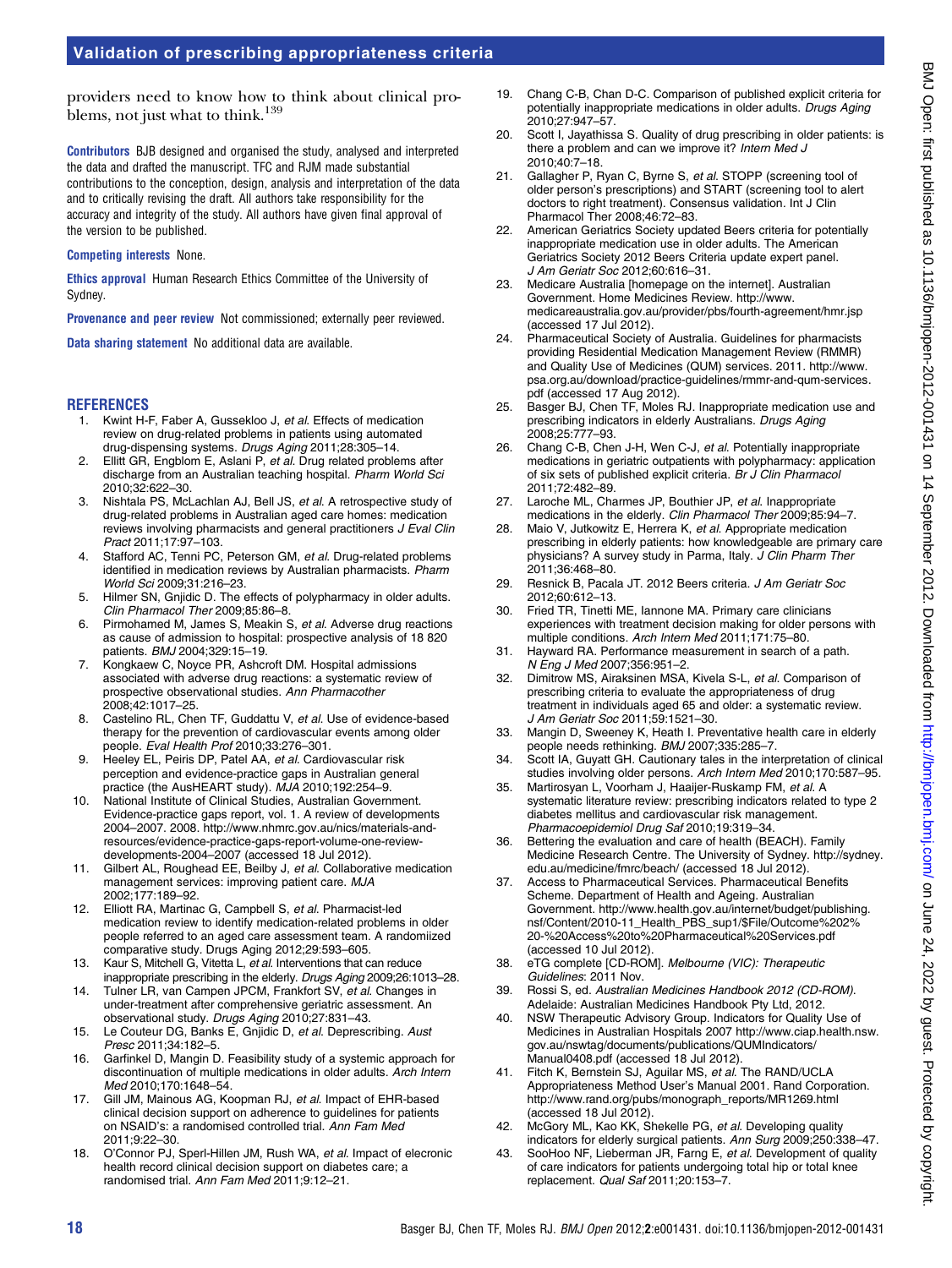- 44. Avery AJ, Dex GM, Mulvaney C, et al. Development of prescribing-safety indicators got GPs using the RAND appropriateness method. Brit J Gen Pract 2011;61:526–36.
- 45. Levy HB, Marcus E-L, Christen C. Beyond the Beers criteria: a comparative overview of explicit criteria. Ann Pharmacother 2010;44:1968–75.
- 46. Shekelle PG. Appropriateness criteria: a useful tool for the cardiologist. Heart 2009;95:517–20.
- 47. Hypertension and target blood pressure. National Prescribing Service. Indicators of quality prescribing in Australian general practice. A Manual for Users [online]. [http://www.nps.org.au/\\_\\_data/assets/](http://www.nps.org.au/__data/assets/pdf_file/0019/37351/indicators_full.pdf) [pdf\\_file/0019/37351/indicators\\_full.pdf](http://www.nps.org.au/__data/assets/pdf_file/0019/37351/indicators_full.pdf) (accessed 18 Jul 2012)
- 48. Heart Foundation Guide to management of hypertension 2008. Updated December 2010. [http://www.heartfoundation.org.au/](http://www.heartfoundation.org.au/SiteCollectionDocuments/HypertensionGuidelines2008to2010Update.pdf) [SiteCollectionDocuments/HypertensionGuidelines2008to](http://www.heartfoundation.org.au/SiteCollectionDocuments/HypertensionGuidelines2008to2010Update.pdf) [2010Update.pdf](http://www.heartfoundation.org.au/SiteCollectionDocuments/HypertensionGuidelines2008to2010Update.pdf) (accessed 18 Jul 2012).
- 49. Rossi S, ed. Australian medicines handbook drug choice companion: aged care. 3rd edn. Adelaide: Australian Medicines Handbook Pty Ltd, 2010.
- 50. Charpentier MM, Bundeff MM. Treating hypertension in the very elderly. Ann Pharmacother 2011;45:1138–45.
- 51. Gribbin J, Hubbard R, Gladman JRF, et al. Risk of falls associated with antihypertensive medication; population-based case control study. Age Ageing 2010;39:592–7.
- 52. Tinetti ME, Kumar C. The patient who falls. JAMA 2010;303:258–66.
- 53. Therapeutics Initiative. Do statins have a role in primary prevention? An update. Ther Lett 2010;77:1–5. [http://www.ti.ubc.ca/](http://www.ti.ubc.ca/sites/ti.ubc.ca/files/77.pdf) [sites/ti.ubc.ca/files/77.pdf](http://www.ti.ubc.ca/sites/ti.ubc.ca/files/77.pdf) (accessed 18 Jul 2012).
- 54. Ray KK, Seshasai SRK, Erqou S, et al. Statins and all-cause mortality in high-risk primary prevention. A meta-analysis of 11 randomised controlled trials involving 65,229 participants. Arch Intern Med 2010;170:1024–31.
- 55. deLorgeril M, Salen P, Abramson J, et al. Cholesterol lowering, cardiovascular diseases, and the rosuvastatin-JUPITER controversy. A critical reappraisal. Arch Intern Med 2010;170:1032–6.
- 56. Petersen LK, Christensen K, Kragstrup J. Lipid-lowering treatment to the end? A review of observational studies and RCTs on cholesterol and mortality in 80+-year olds. Age Ageing 2010;39:674–80.
- 57. Robinson JG. Lipid-lowering therapy for the primary prevention of cardiovascular disease in the elderly. Opportunities and challenges. Drugs Aging 2009;26:917–31.
- 58. Krum H, Jelinek M, Stewart S, et al. 2011 Update to National Heart Foundation of Australia and Cardiac Society of Australia and New Zealand guidelines for the prevention, detection and management of chronic heart failure in Australia 2006. MJA 2011;194:405–9.
- 59. Krum H, Teerlink JR. Medical therapy for chronic heart failure. Lancet 2011;378:713–21.
- 60. Huang D, Cheng JWM. Pharmacologic management of heart failure with preserved ejection fraction. Ann Pharmacother 2010;44:1933–45.
- 61. Management of diastolic heart failure [revised 2008 June]. In: eTG complete [CD-ROM]. Melbourne: Therapeutic Guidelines Limited, 2011.
- 62. Huang N, Duggan K, Harman J. Lifestyle management of hypertension. Aust Presc 2008:31:150-3.
- 63. Stokes GS. Management of hypertension in the elderly patient. Clin Interv Aging 2009;4:379–89.
- 64. Bajorek BV, Krass I, Ogle SJ, et al. Optimizing the use of antithrombotic therapy for atrial fibrillation in older people: a pharmacist-led multidisciplinary intervention. J Am Geriatr Soc 2005;53:1912–20.
- 65. De Caterina R, Hylek EM. Stroke prevention in atrial fibrillation: current status and near-future directions. Am J Med 2011;124:793–9.
- 66. Gillett RG, Norrell A. Considerations for safe use of statins: liver enzyme abnormalities and muscle toxicity. Am Fam Physician 2011;83:711–16.
- 67. Thomas JE, Tershakovec AM, Jones-Burton C, et al. Lipid lowering for secondary prevention of cardiovascular disease in older adults. Drugs Aging 2010;27:959–72.
- 68. Perrotta C, Aznar M, Mejia R, et al. Oestrogens for preventing recurrent urinary tract infection in postmenopausal women. Cochrane Database Syst Rev2008; (2): CD005131. doi:[10.1002/](http://dx.doi.org/10.1002/14651858.CD005131.pub2) [14651858.CD005131.pub2](http://dx.doi.org/10.1002/14651858.CD005131.pub2)
- 69. Treatment of hypothyroidism [revised 2009 June]. In: eTG complete [CD-ROM]. Melbourne: Therapeutic Guidelines Limited, 2011.
- 70. Reducing Risk in Heart Disease 2007. A summary guide for preventing cardiovascular events in people with coronary heart

disease. Updated 2008. National Heart Foundation of Australia and the Cardiac Society of Australia and New Zealand. [http://](http://www.heartfoundation.org.au/information-for-professionals/Clinical-Information/Pages/coronary-heart-disease.aspx) [www.heartfoundation.org.au/information-for-professionals/](http://www.heartfoundation.org.au/information-for-professionals/Clinical-Information/Pages/coronary-heart-disease.aspx) [Clinical-Information/Pages/coronary-heart-disease.aspx](http://www.heartfoundation.org.au/information-for-professionals/Clinical-Information/Pages/coronary-heart-disease.aspx) (accessed 12 Jul 2012).

- 71. Volpe M. Should all patients at high cardiovascular risk receive renin-angiotensin system blockers? Q J Med 2012;105:11–27.
- 72. Boyd CM, Leff B, Wolff JL, et al. Informing clinical practice guideline development and implementation: prevalence of coexisting conditions among adults with coronary heart disease. J Am Geriatr Soc 2011;59:797–805.
- 73. Heart Foundation. Guide to management of Hypertension 2008 updated 2010 [online].[http://www.heartfoundation.org.au/](http://www.heartfoundation.org.au/SiteCollectionDocuments/HypertensionGuidelines2008to2010Update.pdf) [SiteCollectionDocuments/HypertensionGuidelines2008to2010](http://www.heartfoundation.org.au/SiteCollectionDocuments/HypertensionGuidelines2008to2010Update.pdf) [Update.pdf](http://www.heartfoundation.org.au/SiteCollectionDocuments/HypertensionGuidelines2008to2010Update.pdf) (accessed 18 Jul 2012).
- 74. Guidelines for the assessment of absolute cardiovascular disease risk. [http://www.heartfoundation.org.au/SiteCollectionDocuments/](http://www.heartfoundation.org.au/SiteCollectionDocuments/guidelines-Absolute-risk.pdf) [guidelines-Absolute-risk.pdf](http://www.heartfoundation.org.au/SiteCollectionDocuments/guidelines-Absolute-risk.pdf) (accessed 18 Jul 2012).
- 75. Holmes HM. Rational prescribing for patients with a reduced life expectancy. Clin Pharmacol Ther 2009;85:103–7.
- 76. Improving treatment of systolic heart failure. NPS News 75, 2011. National Prescribing Service Limited. [http://www.nps.org.au/\\_\\_data/](http://www.nps.org.au/__data/assets/pdf_file/0006/132495/News75_heart_failure_1011v2.pdf) [assets/pdf\\_file/0006/132495/News75\\_heart\\_failure\\_1011v2.pdf](http://www.nps.org.au/__data/assets/pdf_file/0006/132495/News75_heart_failure_1011v2.pdf) (accessed 18 Jul 2012).
- 77. Caughey GE, Roughead EE, Shakib S, et al. Co-morbidity and potential treatment conflicts in elderly heart failure patients. Drugs Aging 2011;28:575–81.
- 78. Lip GYH, Halperin JL. Improving stroke risk stratification in atrial fibrillation. Am J Med 2010;123:484–8.
- 79. Hughes M, Lip GYH. Risk factors for anticoagulation-related bleeding complications in patients with atrial fibrillation: a systematic review. Q J Med 2007;100:599–607.
- 80. Adverse Drug Reactions Advisory Committee. Statins and muscle disorders—be careful with the dose. Aust Adverse Drug React Bull 2008;27.<http://www.tga.gov.au/pdf/aadrb-0806.pdf> (accessed 18 Jul 2012).
- 81. LeChauncy WD, Landrum CR, Urech TH, et al. Treating chronically ill people with diabetes mellitus with limited life expectancy: Implications for performance measurement. J Am Geriatr Soc 2012;60:193–201.
- 82. Lee SJ, Boscardin WJ, Cenzer IS, et al. The risks and benefits of implementing glycemic control guidelines in frail older adults with diabetes mellitus. J Am Geriatr Soc 2011;59:666–72.
- 83. Joint Formulary Committee. British National Formulary (online) London: BMJ Group and Pharmaceutical Press <[http://www.](http://www.medicinescomplete.com) [medicinescomplete.com>](http://www.medicinescomplete.com) (accessed 18 Jul 2012).
- 84. Analgesic choices in persistent pain. Prescribing Pract Rev 2006;35. National Prescribing Service Limited [http://www.nps.org.](http://www.nps.org.au/__data/assets/pdf_file/0017/23750/ppr35_analgesics_0906.pdf) [au/\\_\\_data/assets/pdf\\_file/0017/23750/ppr35\\_analgesics\\_0906.pdf](http://www.nps.org.au/__data/assets/pdf_file/0017/23750/ppr35_analgesics_0906.pdf) (accessed 18 Jul 2012).
- 85. Hill KD, Wee R. Psychotropic drug-induced falls in older people. A review of interventions aimed at reducing the problem. Drugs Aging 2012;29:15–30.
- 86. Zeimer H. Medications and falls in older people. J Pharm Pract Res 2008;38:148–51.
- Caughey GE, Roughead EE, Shakib S, et al. Comorbidity of chronic disease and potential treatment conflicts in older people dispensed antidepressants. Age Ageing 2010;39:488–94.
- 88. Proton pump inhibitors. NPS News 46, 2006. National Prescribing Service Limited. [http://www.nps.org.au/\\_\\_data/assets/](http://www.nps.org.au/__data/assets/pdf_file/0016/23821/news46_gord_ppis_0606.pdf) [pdf\\_file/0016/23821/news46\\_gord\\_ppis\\_0606.pdf](http://www.nps.org.au/__data/assets/pdf_file/0016/23821/news46_gord_ppis_0606.pdf) (accessed 18 Jul 2012).
- 89. National Asthma Council Australia. Asthma Management Handbook 2006. Australia, Melbourne: National Asthma Council, 2006 [http://www.nationalasthma.org.au/uploads/handbook/](http://www.nationalasthma.org.au/uploads/handbook/370-amh2006_web_5.pdf) [370-amh2006\\_web\\_5.pdf](http://www.nationalasthma.org.au/uploads/handbook/370-amh2006_web_5.pdf) (accessed 18 Jul 2012).
- 90. Inderjeeth CA, Poland KE. Management of osteoporosis in older people. J Pharm Pract Res 2010;40:229–34.
- Reducing fracture risk in osteoporosis. NPS News 73, 2011. National Prescribing Service Limited. [http://www.nps.org.au/\\_\\_data/](http://www.nps.org.au/__data/assets/pdf_file/0014/126401/News73_osteoporosis_0511.pdf) [assets/pdf\\_file/0014/126401/News73\\_osteoporosis\\_0511.pdf](http://www.nps.org.au/__data/assets/pdf_file/0014/126401/News73_osteoporosis_0511.pdf) (accessed 18 Jul 2012).
- 92. Gates BJ, Sonnett TE, DuVall CAK, et al. Review of osteoporosis pharmacotherapy for geriatric patients. Am J Geriatr Pharmacother 2009;7:293–323.
- 93. Cheung AM, Detsky AS. Osteoporosis and fractures–missing the bridge? JAMA 2008;299:1468–70.
- 94. Commonwealth of Australia. The National Strategy for Quality Use of Medicines Plain English Edition [online]. [http://www.health.gov.](http://www.health.gov.au/internet/main/Publishing.nsf/Content/CA777524C860DFF2CA256F1800468B61/$File/natstrateng.pdf) [au/internet/main/Publishing.nsf/Content/CA777524C860DFF2CA](http://www.health.gov.au/internet/main/Publishing.nsf/Content/CA777524C860DFF2CA256F1800468B61/$File/natstrateng.pdf) [256F1800468B61/\\$File/natstrateng.pdf](http://www.health.gov.au/internet/main/Publishing.nsf/Content/CA777524C860DFF2CA256F1800468B61/$File/natstrateng.pdf) (accessed 18 Jul 2012).